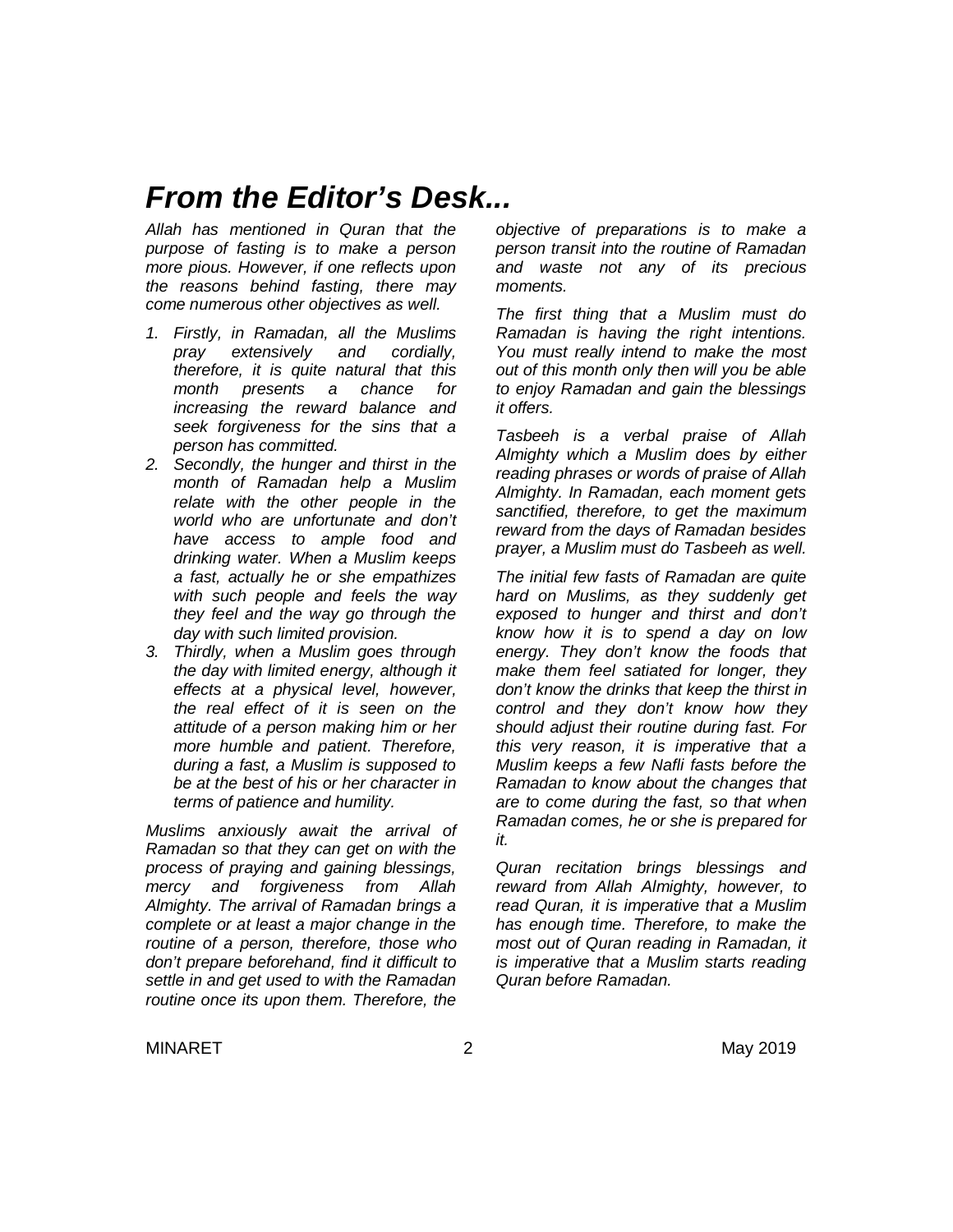# Submission to Will of Allah

S.M.A. Ashraf

The main purpose of the revelation of the holy Quran on Prophet Hazrat Muhammad  $(\omega)$  was not to usher the believers into an era of prosperity and achievement hitherto unknown to the world but to inculcate in them a spirit of unreserved submission to the will of Allah.

The very word Muslim means one who submits (to the will of Allah). Since He is the One and the only Creator and Sustainer of all the worlds, His pleasure is to be sought at all cost and no sacrifice is to be regarded as too great for this purpose. This is clear from the following:-

"Among the believers are men who have been true to their Covenant with Allah, of them some have completed their vow to (the extreme), and some (still) wait: But they have never changed (their determination) in the least." (Surah Al-Ahzab: Verse 23)

His pleasure can be obtained only through devotion to Him and following in the foot-steps of His Prophet (@) i.e. Hazrat Muhammad (ﷺ). The result of all this strife will be known in the Hereafter good although ,)یوم الآخرة or یوم الحساب ) tidings come in this world also. Thus 'Tawhid,' 'Risalat' and 'Maad' or Aukherat' are firmly linked with each other. Only as a consequence the Ummah reaches the height of moral values, which in turn causes ascendance in the community of nations. The relationship between following the commandments of Allah and worldly happiness is clear and undeniable.

"If only they had stood fast by the Law, the Gospel, and all the revelation that was sent to them from their Lord, they would have enjoyed happiness from every side. There is from among them a party on the right course but many of them follow a course that is evil." (Surah Almaidah: Verse 66)

But worldly gains are never the goal of a believer, because once a person starts seeking anything other than God's pleasure, he strays away from the path of Islam.

Deep-rooted, firm and unflinching faith in the Oneness of Allah, the prophet-hood of Hazrat Muhammad (ﷺ) and accountability before Allah on the Day of Judgment are the *sine qua non* of the acceptability of all good deeds for reward in the Hereafter. The primary and all important reward will be the pleasure of the Creator. This will be evident from the following:

"God hath promised Believers, men and women, gardens under which rivers flow, to dwell therein, and beautiful mansions in gardens of ever-lasting bliss. But the greatest bliss is the Good Pleasure of God: That is the supreme felicity. ( ٌان َوْض ِر َو :Verse :Tawba-Al Surah) (مِنَ الل َّـھِ أ َكْبَرُ ◌ۚ 72)

The secondary reward will be a life of eternal bliss. But, in this world also every good deed has a good reward and every bad deed has a bad reward, although it may not be apparent, because other

MINARET 3 3 May 2019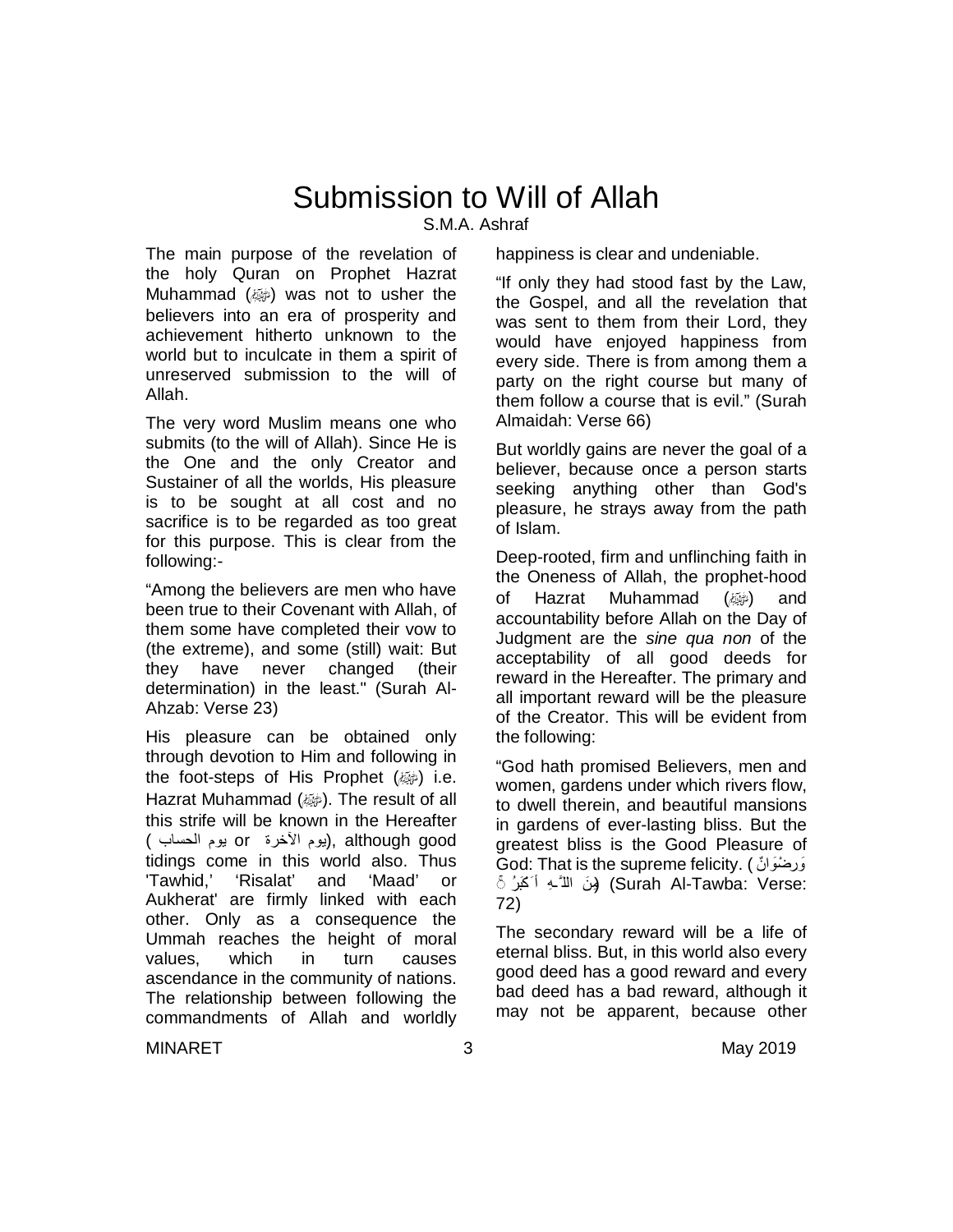forces may be working in counterdirection. The principle that every action is followed by a reaction holds good in this case also. Just as force is defined in physics as a thing which moves or tends to move a mass. If the mass is big for the force applied or forces from other directions are also working on the mass, it will not move.

Generally speaking, good deeds are well known, that is why these are called. "Maroof" (Known) and carry their own reward. But their full reward on the Day of Judgment depends on Iman. Prayer, Fasting, Hajj and all that is considered to be 'Ibadat' is not acceptable without Iman, Indeed Iman is the fountainhead of all righteousness, as will be evident from the following: "Seest thou not how God sets forth a parable? A goodly world like a goodly tree whose root is firmly fixed, and its branches (reach) the heavens brings forth its fruit at all times by the leave of its Lord. So God sets forth parables for men, in order that they may receive admonition:"

[Here 'Goodly word' means the words that are recited to reaffirm 'Tauhid' and 'Risalat' The words in the text are Kalimatan Tayyebatan (الْكَلِمَةَ طَبِّبَةً ) .] (Surah Ibrahim: Verses 24 and 25)

The question arises why many societies who are void of Iman on 'Tauhid', 'Risalat' and 'Maad' have been able to evolve a just and equitable system? The phenomenon cannot be explained satisfactorily, because it relates to the complex causes of rise and fall of nations. One possible explanation, may be that human faculties have tremendous potential for training. Habits, good or bad, are cultivated till they become second nature and a part of one's character.

If leaders of a society set up good traits by their own example and by constantly telling others why it is essential for them to acquire these traits, gradually public opinion is built up in their favour. In the beginning, it requires a lot of hard work and personal sacrifice on the part of those who wish their fellow men to acquire these qualities. Once a good quality becomes a part of the character of a society, it requires no effort by the members of the society to adhere to this and it is passed on from generation to generation.

If today we find some societies with high moral values or with a high sense of social justice, it is because they have been trained to give up short-term advantage and pleasure for the sake of achieving long-term goals. These longterm goals are as articles of faith with them and nobody questions the utility of these goals. Unfortunately, leaders who influence the thinking of the society in countries where Muslims are in majority, have failed to sacrifice personal gains or pleasures for the sake of Allah or even for the sake of giving an equitable and just social order to future generations.

The next question that arises is that if societies can acquire good or bad values, whether it is a Muslim society or a non-Muslim one, where lies the superiority of Islam? The advantage of the Muslim Ummah over others is that while others have to evolve their code of behaviour through experience and have to work hard for decades to get this code fully accepted by the society, the Muslim Ummah has a code of behaviour laid

MINARET 4 May 2019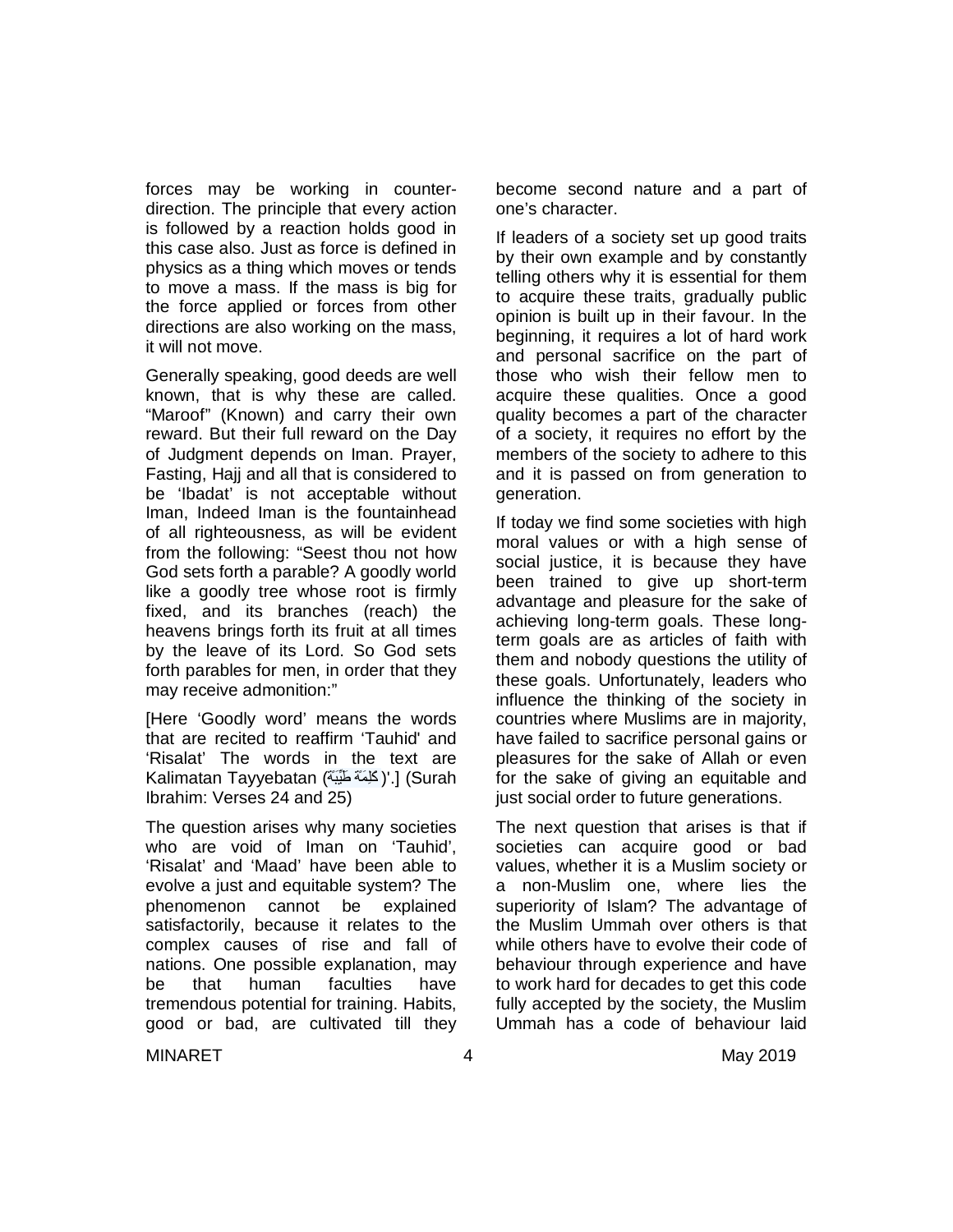down for it by Allah and His messenger and it will not have any difficulty in following this code once the Iman of its members starts motivating them. It is possible for believers to keep on practicing moral virtues at the cost of personal inconvenience and injury for all times to come, even if it brings no result during their lifetime, because they expect their reward in the Hereafter.

Another aspect of the matter which needs a close look is whether Muslims are even outwardly practicing their religion as vigorously as they were 1400 years ago. If one does not go by numbers, it would be apparent that only a small percentage of Muslims are observing the obligations laid down by Islam. In an average Mohallah hardly five per cent Muslims offer their prayers with jamaat i.e. congregation in the mosque, which, according to the most lenient view, is Sunnat-e-Muakkada. The same would be true more or less in respect of Fasting, Zakat and Haj. As far as obligations other than prayers, Fasting, Zakat and Haj are concerned, the percentage of those who are carrying out these obligations is negligible. Most of us are not even aware of these obligations For example, how many of us know that parking a car so as to block the exit of another car is a sin? How many of us know that speaking ill of even people having bad character in their absence, more often than not is Gheebat, which is regarded as a sin more grievous than adultery. These things are part of Shariah and all the commentators on the 'fatwa' given by various Imams are unanimous in this.

Going to the question as to how one can improve the quality of his Iman and intensity of belief, one very important point to be noted is that one should seek the companionship of persons who have attained a high degree of piety (or 'taqwa'), not only in the observance of the outwardly manifestation of religion, but also in complete submission of their will to the Will of Allah. In the holy Qur'an there is an injunction to the effect that the Muslims should be with the truthful. Acquiring a high degree of piety is more important than reading the holy Qur'an in one's own language. The Arabs read the holy Qur'an in their own language, but it has not made them better Muslims as compared to Muslims of other countries.

Another point that needs to be emphasized is that a person's first obligation is to himself, then to his kith and kin, and then to others, if instead of lamenting upon the failings and miseries of the society, each one of us starts looking inward and preparing himself for the sacrifice which Islam wants from him, the society will automatically be reformed. Exhorting each other to pursue righteousness and to persevere doubt no is ) وَ تَوَ اصَوْ ا بِالْحَقِّ وَ تَوَ اصَوْ ا بِالصَّبْرِ ) obligatory upon all of us; but the first duty is towards ourselves.



MINARET 5 May 2019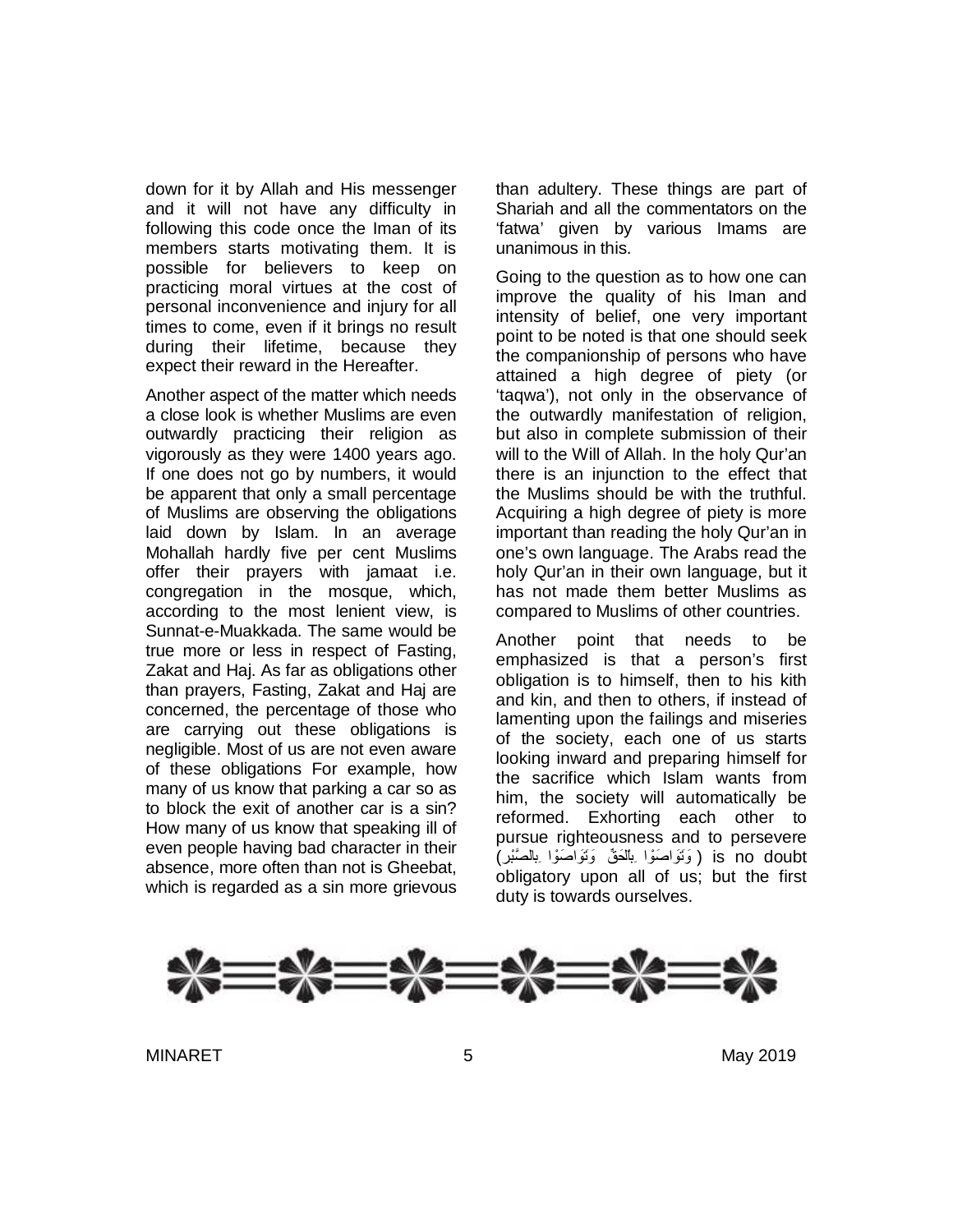# Administrative System during Holy Prophet's (صلى الله عليه وسلم (Time

M. W. Gazder

### **Pre-Islamic Political Institutions:**

The Arab population was divided into two categories: the towns people and the desert dwellers. The natural facilities' available to these categories and their economic activities being different, there was much difference in their government organization.

Philip Hitti in his famous book "History of Arabs" says: "In an Assyrian inscription of the eighth century, King Sargon 11 (722-750 B.C.) had subdued the tribes of Thamud and lbadid who inhabited the desert, who knew neither high nor low officials. Again Philip Hitti says: another Assyrian inscription about 2350 B.C. mentions that the Kingdom of Magan (Ma'an) in Arabia sent timber, stone and metals to the Sumerian King Gudea of Singralla."

In tracing the development of the Arab administrative system, we have to bear in mind the nomadic character of the Northern people on the one hand and the civilized nature and rich political experience of the Southerner (Banu Qahtan) on the other. This difference in the characteristics of the two peoples and the migration of the Southerners to the North after the collapse of the great dyke at Ma'rib, resulting in bloody sanguinary wars for the possession of the Oases and other fertile areas, embittered their relations so much that even the teaching of Islam could not make them forget the past.

Each clan or tribe had its own elderly man called 'ash Sheikh' as its ruler. Nobility in birth, seniority in age and other personal distinctions or accomplishments were the qualifications for rulership in a clan. The Arabs in general, and the Bedouins in particular, were thoroughly democratic in spirit. They would not submit to the arbitrary rule of the Sheikh. Hence he had to make his decision in committee of the elders of the clan or tribe. There was no elaborate machinery of the government, no officials, no officers.

There were very little litigations. Civil disputes were usually referred to a Qadi approved by both the parties. There were no permanent Qadis. In criminal matters, life for life and limb for limb was the recognized principle among the Arabs. A murderer within the tribe was handed over to the heirs of the murdered who could put him to death, or to set him free on receipt of blood money or give him liberty by granting a free pardon. If a murderer, who committed a murder within the clan itself, escaped, he was declared an outlaw. The structure of society being tribal, a tribe-less man had no locus standi, no protection, no safety. Losing affiliation to the tribe, he became an outcast and went outside the pale of law. As between clans or tribes, every clan or tribe (as a whole) was responsible for the conduct of its members.

MINARET 6 May 2019 Raiding the enemies camp or stealing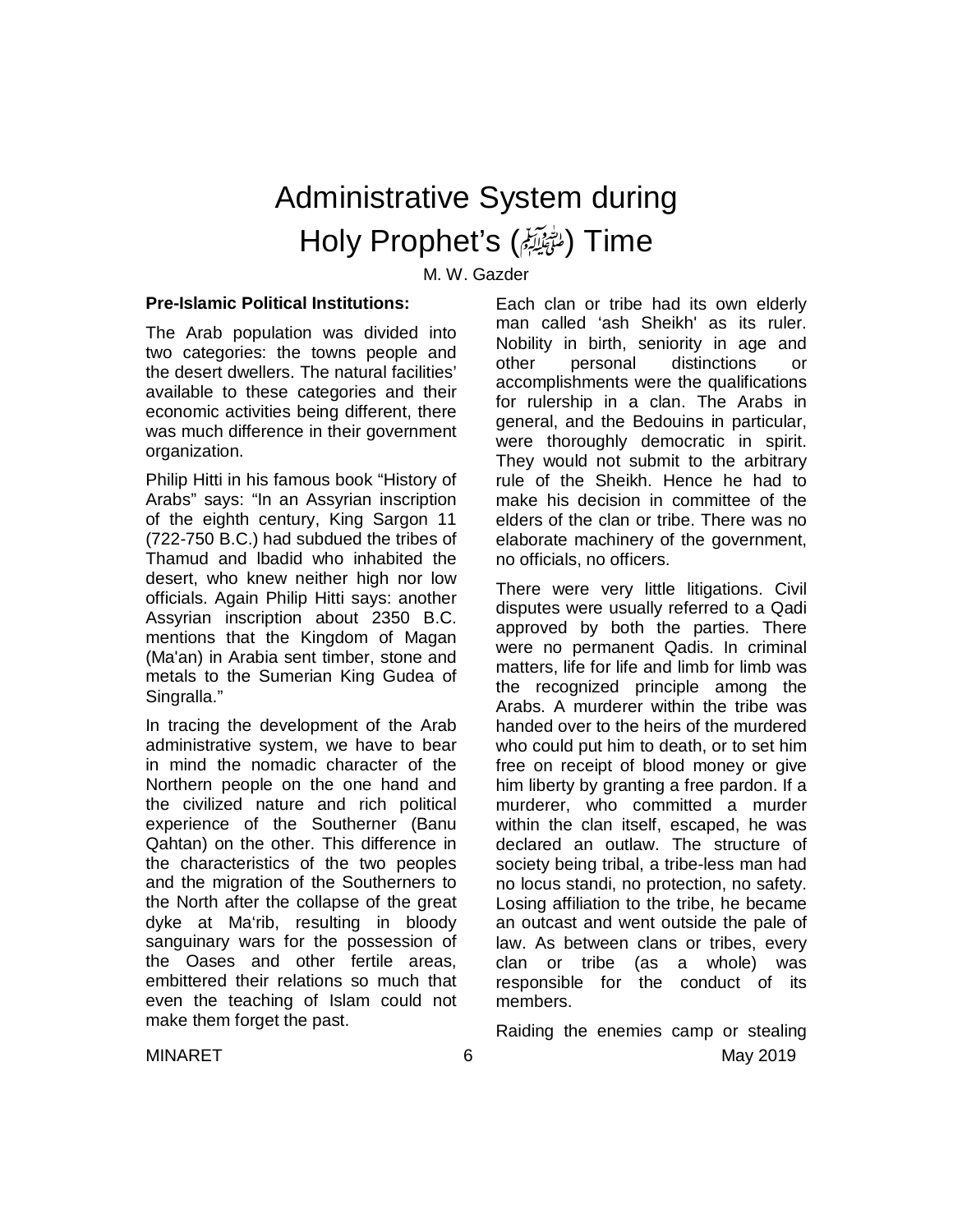their property was hailed as an act of heroism. In the tribe itself there were not many thefts; for the tribal affinity a clan spirit (al-asabiyah) was so strong that improper behaviour, in the face of possible social ostracism, was rare. Cases of theft, if any were dealt with by the Chieftain and elders of the clan who forced the culprit to return the stolen property or to pay the price thereof. When, as in Mekkah, a society with large private properties came into being, severe punishment for theft was inflicted. According to Noldeke. "cutting the hand of a thief which was prevalent among the Persians, was introduced in Mekkah by al Wahid b. Mughairah. The City state of Mecca: it derived its wealth from the prodigious concourse of people who assembled there yearly as pilgrims from all parts of the world where Islam flourishes. Advantage was taken of this to hold a great fair for all kinds of merchandise. The possession of this temple, Kaaba, gave Mecca special sanctity and predominance over all the other cities of the Peninsula. While commerce gave it material prosperity, the Kaaba gave it influence and power over the whole of Arabia. The city was ruled or rather guided by a body of elders. The Senator Council of Elders was-called al-Mala. During the period prior to the birth of the Holy Prophet Muhammad (ﷺ), the government of Mecca was composed of the leading members of the house of Quasay, the Holy Prophet's (ﷺ) ancestor. The governing body consisted of ten senators who were styled sheriefs. The decemvirs occupied the first place in the state, their offices were hereditary in favour of the eldest member of each

family.

Their functions were: (1) The guardianship of the keys of the temple of the Kaaba, (2) the administration of the water supplied by the wells in Mecca and its neighbourhood, (3) the civil and criminal magistracy. (4) the control of foreign affairs. (5) the custody of the standard under which the nation marched against its enemies, (6) the administration of the poor tax derived from the alms of the nation and employed in providing food for the poor pilgrims, (7) the presidency of the national assembly, (8) the guardianship of the council chamber which office conferred upon its holders the right of invoking the assembly, (9) the administration of the public finances and (10) the guardianship of the divining arrows, by which the judgment of the gods and goddesses was obtained.

Mekkans levied a title on the merchandise that passed through it. There must have been a rudimentary system of archives in which the treaties of alliance and commerce could be preserved and an equivalent of an office to take charge of the collection of taxes from foreign traders. Caravans used to start from council Hall (Darul Nadwah) and report back to it.

**Military**: Every Arab was trained to be a soldier. In a tribal society with constant inter-tribal wars there was no place for the unwarlike man. More male children meant more power and influence to the father and the more numerous a tribe the more powerful it was. Elaborate instructions were given to the Arab Youth in swordmanship, archery and those of a lance. Well-to-do Arabs

MINARET 7 May 2019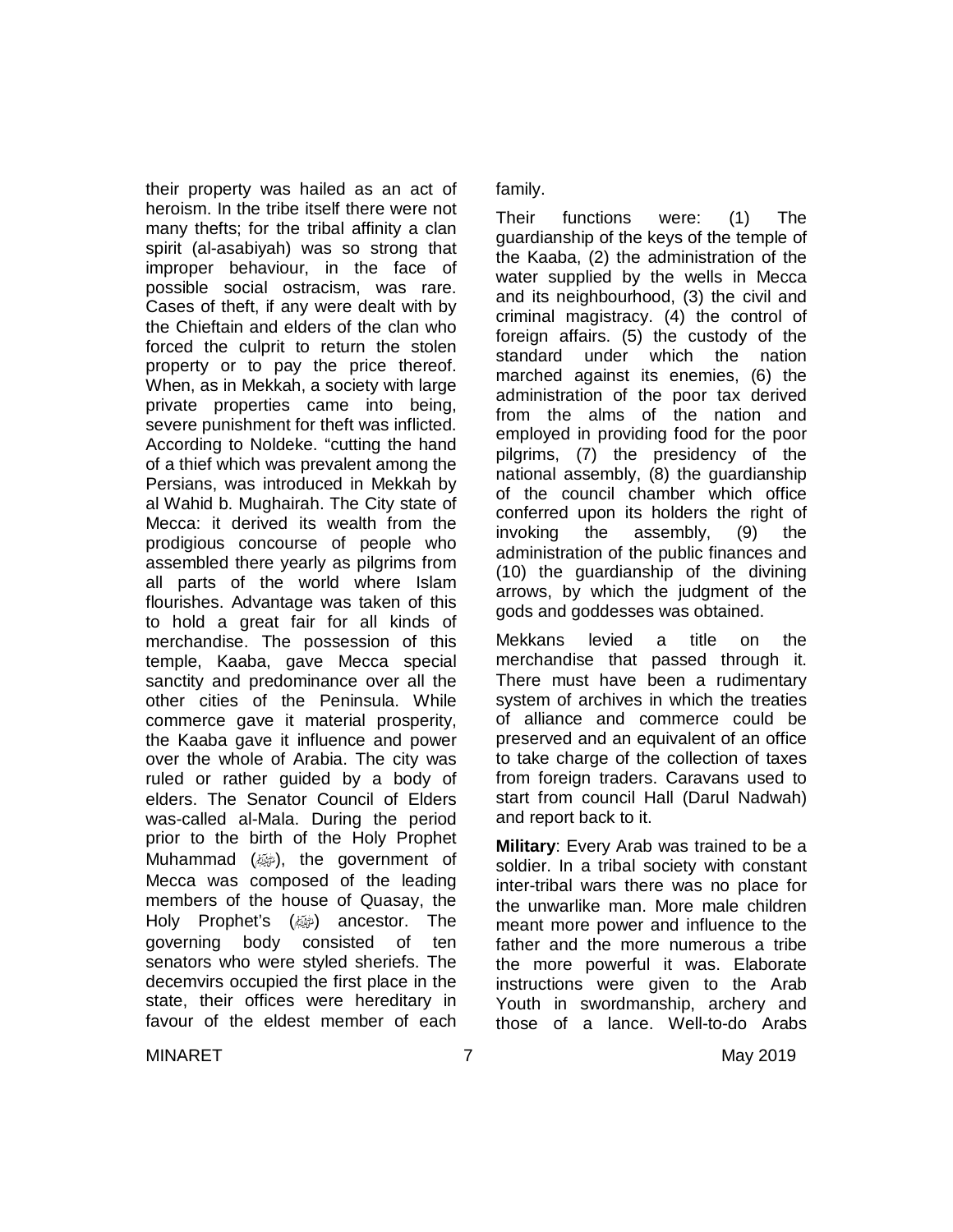essentially taught riding to their children. Before the advent of Islam there was only a small number of horses in Arabia. Only the very rich could afford to own horses.

The Arabs regarded war as a noble profession and a successful war paid them amply by way of booty in wealth, women and children. The Bedouins lived in tents and most of their wealth was movable when they went out on an expedition they carried their entire belongings and family with them. If they lost the battle, they had to lose their all.

Booty was divided equally among all the soldiers after giving the Sheikh his dues. A man who slew an enemy in the battle was entitled to all his accountrement in addition to his own share of the common booty. The Shaikh of a tribe was entitled to form items of booty.

All over Arabia there were strong fortresses. Ghumdan in al-Yeman was a twenty storeyed castle. The entire city of Petra was hewn out of solid rock and as such was unassailable. The weapons used by the pre-Islamic Arabs were swords, bows and arrows and lances, shields were used for protection and the rich wore coats of mail.

Physician and surgeons accompanied the army in its expeditions The Bedouin surgeon had a few very effective balms and was an expert in his art. He cut parts of the body with redhot weapons and was thus able to perform difficult operations without loss of blood. Martial songs in self glorification accompanied by drums and other primitive musical instruments provided the martial music. On the march the Arabs used to be very careful for surprise attack and ambushes were very common.

### **Administrative System in Islam**

The Qureishites in Mecca were greatly disturbed after thirteen years of intensive religious propaganda of Holy Prophet (@). It introduced not only a complete change, in the political situation but also had an equally important bearing on the social conditions. When the Holy Prophet (@) could not bear the inhuman persecution of his followers he allowed them to migrate from Mecca to Abyssinia in the first instance and subsequently to Madinah. Before migrating to Madinah, he entered into an agreement between the Muslim representatives from Madinah that they promised to profess Islam and undertake the responsibility of protecting Holy Prophet (ﷺ) from his enemies, particularly Qureish. When he secured permission from Allah through revelation, he migrated from Mecca to Madinah.

When the Holy Prophet (ﷺ) settled down at Madinah, it was ruled by two Kahtamite Tribes, namely, Auas and Khazraj who were constantly quarrelling among themselves. In the presence of the Holy Prophet (@) these reconciled with each other forgetting entirely their old feuds and were united together in the bond of Islam. Their old divisions were soon affected and the "Ansar", the helpers of Holy Prophet (ﷺ), became the common designation of all Madinites who had helped the Holy Prophet  $(\omega)$  in his cause. Those who, emigrated with him from Mecca received the title of 'Muhajireen' or the "emigrants" The Holy Prophet  $(\omega)$  in order to unite both

MINARET 8 8 May 2019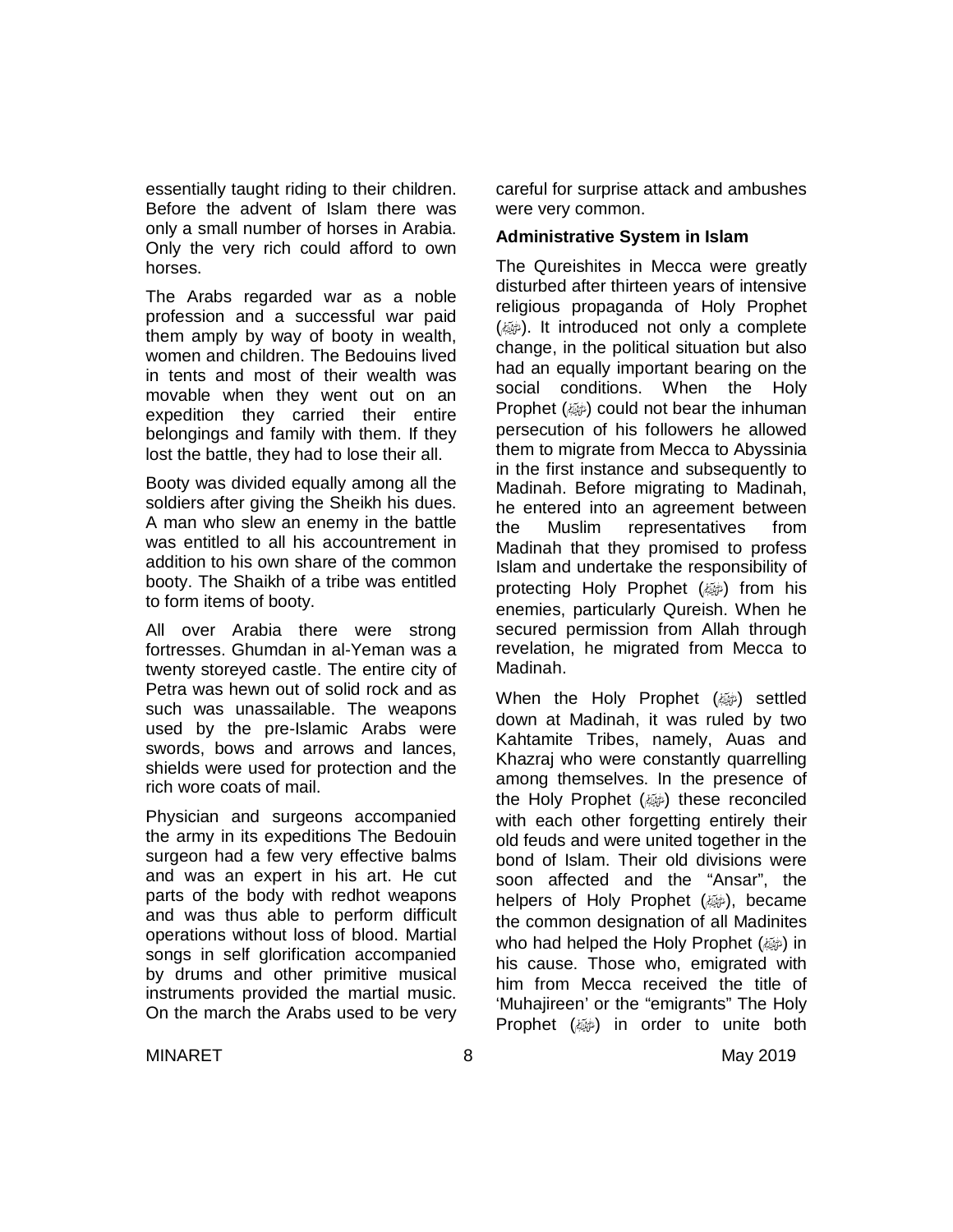classes in closer bonds, established between them a brotherhood, which linked them together as children of the same parents, with the Holy Prophet (رضع) as their guardian.

Madinah and its suburbs being at this time inhabited by three distinct parities, the emigrants, the Helpers and the Jews, the Prophet (وَالله ) in order to weld them together into an orderly federation, granted a charter to the people clearly defining their rights and obligations. This charter represented the frame-work of the first Commonwealth organized by the Holy Prophet (صلى and dwelt chiefly on freedom of conscience. It started thus: "|n the name of the most Merciful and Compassionate God, this Charter is given by Holy Prophet Muhammad, (ﷺ) the Apostle of God, to all believers whether of Qureish or Madinah, and all individuals of whatever origin who have made common cause with them, who shall all constitute one nation: The following are some of the extracts from the charter: "The state of peace and war shall be common to all Muslims, no one among them shall have the right of concluding peace with, or declaring war against the enemies of his coreligionists. The Jews who attach themselves to our common-wealth, shall be protected from all insults and vexations; they shall, have an equal right with our own peoples to our assistance and good offices, the Jews of various branches who have their domicile in Madinah shall form with the Muslims one composite nation, practice their religion as freely as Muslims. The allies of the Jews shall enjoy the same security and freedom. The quality shall be pursued and punished. The Jews shall join the Muslims in defending Madinah against all enemies. The interior of Madinah shall be a sacred place for all who accept this charter. All true Muslims shall hold in abhorrence every man guilty of crime, injustice, no one shall uphold the culpable, though he be his nearest kin. All future disputes arising among those who accept this charter, shall be referred, under God, to the Holy Prophet ".(صلى الله عليه وسلم)

Thus this charter put an end to the state of anarchy that prevailed among the Arabs. According to the above provision, the Holy Prophet (ﷺ) reserved for himself paramount judicial, legislative, military and executive powers. There was, however, a big difference between the Holy Prophet (ﷺ) and other rulers.

The Holy Prophet (رَضِهَا had no material interests whatsoever. On the contrary, his politics was animated with loftiest moral idealism. Moreover, in the structure of the polity created by Holy Prophet (ﷺ) sovereignty vested in God, and the Holy Prophet (ﷺ) was merely His Viceroy who had to enforce the law of God on himself as much as he had to enforce it on others.

### **Characteristics of State**

The Holy Prophet Muhammad (ﷺ) being the Prophet of God had to administer the affairs of the state in accordance with the injunctions contained in al-Qur'an. Although he was himself the means of revelation yet he maintained the sovereignty of God as he told his followers that whatever he received in the form of revelation, it was from God,

MINARET 9 May 2019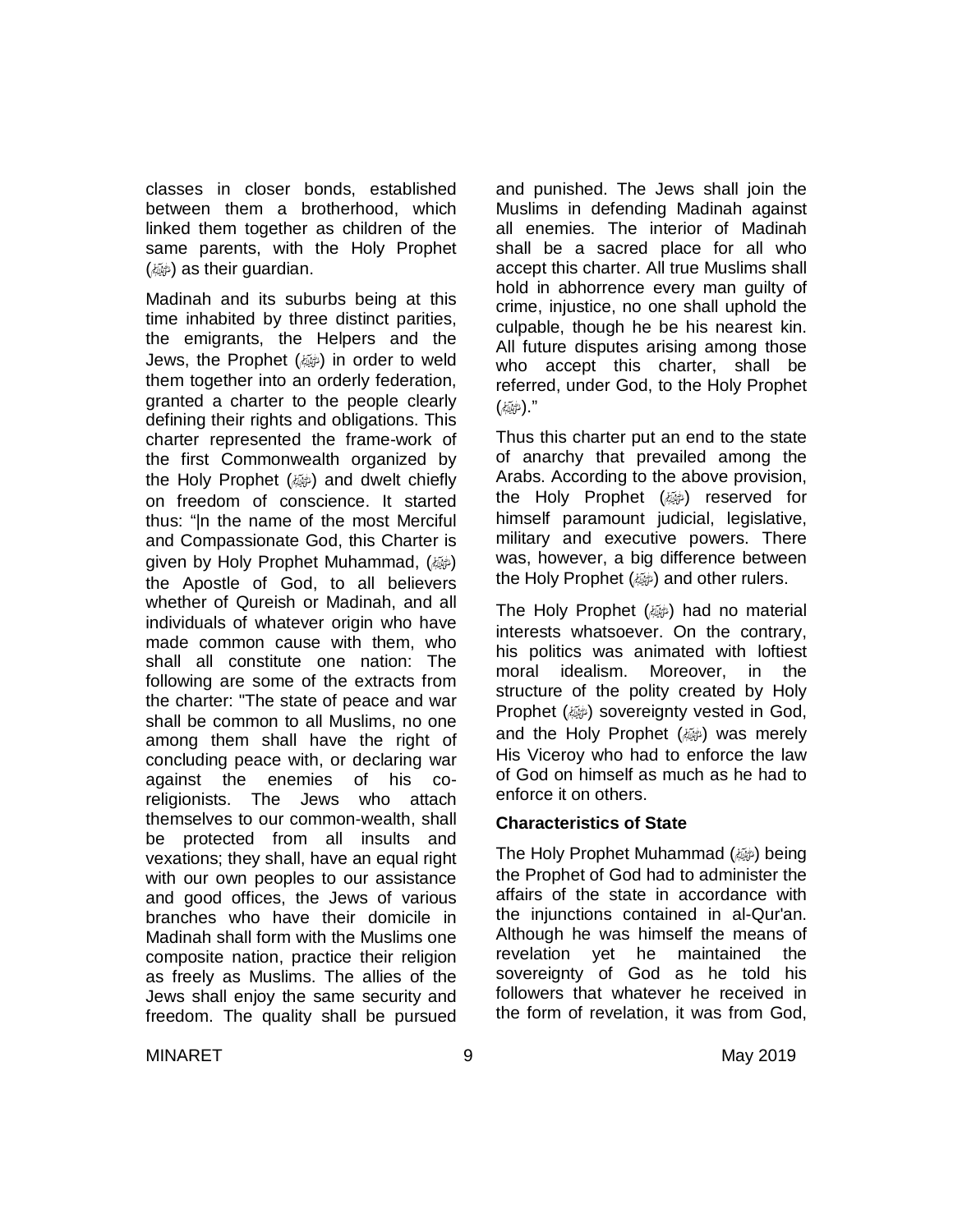and he would not take any credit himself. Although he was the sole interpreter of the various revelations, he received from God. Yet he could not exempt his own person from its operation. He is the first to submit himself to these injunctions; hence the first resultant factor of such a state was equality before law for all the citizens of the state including the Holy Prophet (ﷺ) himself. It is a historical fact that he allowed several cases against his own person and thus gave a death blow to the theory of divine right of kings. However, according to the notions of Islamic Polity, equality did not mean that all persons are equal in all respects. The sole criterion for giving preference in matter of appointment was piety and the knowledge of the Shariah and the services rendered to the cause of Islam. It meant, in short affording of equal opportunities to all irrespective of caste, creed, race, colour, language or country.

The second characteristic of the Islamic state founded by the Holy Prophet (ﷺ) was fraternity in accordance with the famous verse of Al-Qur'an, "The believers are but a single brotherhood." The verse asserts that Muslims whatever their country, race, colour or language, are members of a single brotherhood. Among the believers white and black and rich and poor, master and servant, Arab and non-Arab stood together and enjoyed equal responsibilities in running the state. The flowering of Islamic fraternity reached its climax on the occasion of Hijra when the Holy Prophet (رضية) knitted the Muhajir with Ansar together in the brotherhood of Islam and they both lived under the same roof as brothers.

The third characteristic of this state was liberty which in its true perspective was for the first time presented by Islam to humanity. The greatest chart of individual liberty was embodied in that very Kalimah which every believer is required to pronounce while declaring his or her faith. The pronouncement of the Kalimah. "There is no God but one God" excludes all other authority but that of God. A Muslim was free as he was not required to obey any other authority but that of God. In other words, this meant that he was only free within the limits prescribed by the divine law. None can encroach upon the rights of others. He would feel free only within his or her own rights. Freedom of expression and liberty of conscience were the two corner-stones of Islamic polity. Even an ordinary citizen of the state could differ from the opinion of the Holy Prophet (@) himself and give his own opinion. But because slandering or abusing in the name of liberty was not allowed; none enjoyed the right to slander people to make fun of the authorities.

The fourth characteristic of the state was justice. Justice in an Islamic state should be impartial and no respecter of persons whether high or low, prince or peasant, white or black, Muslim or non-Muslim. The Holy Qur'an enjoins upon Muslims to decide a case on the basis of equity, justice and upright testimony. As such the entire Muslim Community was to be held responsible for the administration of Justice. In accordance with several verses contained in the Holy Qur'an in regard to impartial administration of justice, the Holy Prophet (@) decided cases and delivered impartial justice himself or appointed Qadis well-versed

MINARET 10 10 May 2019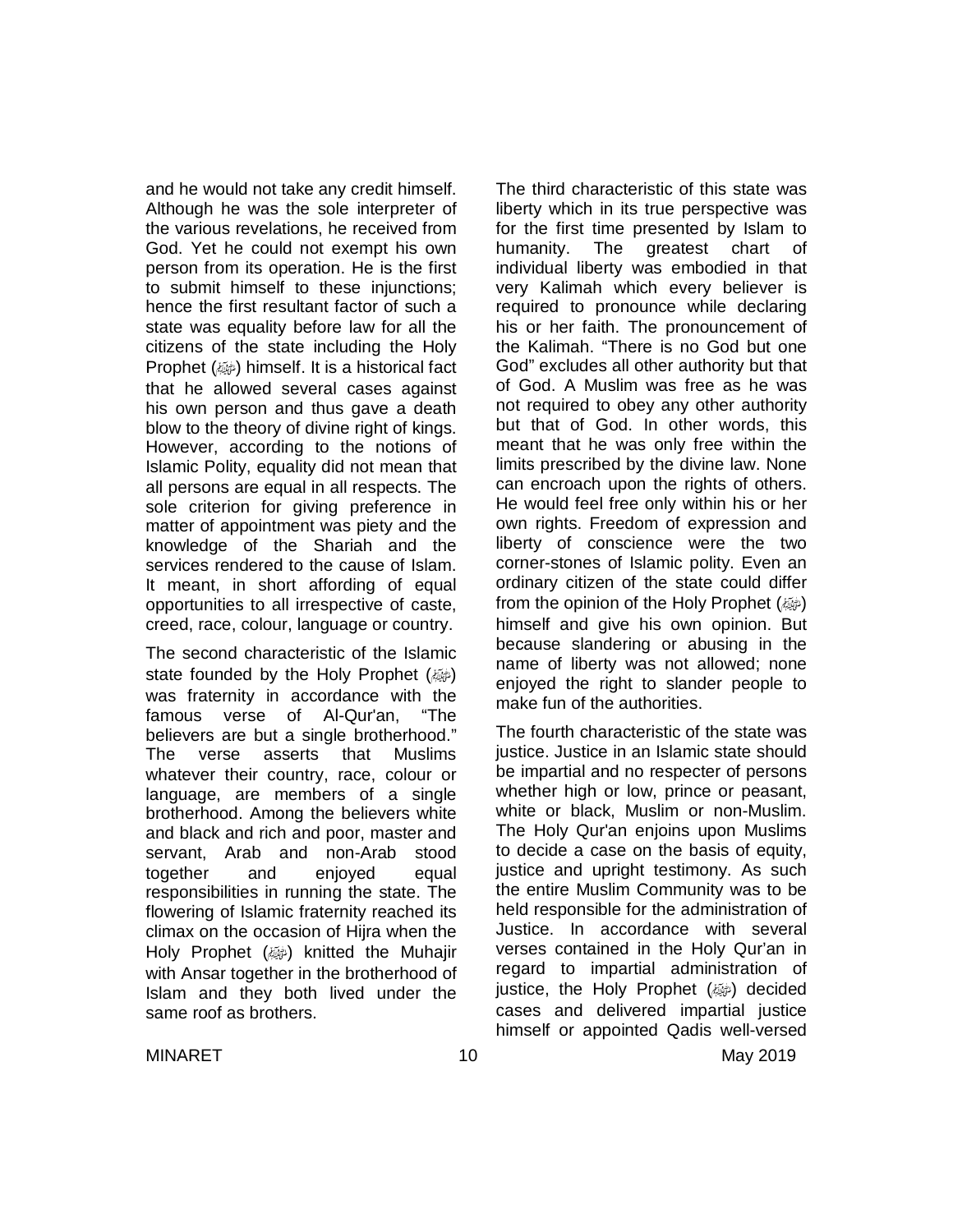in Shariah Law, God fearing and of irreproachable character and sterling piety.

The fifth characteristic feature of the Islamic state was that everyone from the Holy Prophet  $(\omega)$  down to an ordinary citizen felt responsible to God for every act of omission and commission. In public the people could not commit any offence for the fear of state officials, in private, they also abstained from committing any wrong as they were conscious of the presence of God Almighty. Thus the distinction between the public and the private life of a citizen in an Islamic state disappeared.

MINARET 11 May 2019 **Judiciary**: Although Qadis were appointed by the Holy Prophet (@) himself taking into consideration their knowledge in Shariah Law, character and piety, yet they were quite independent in delivering their judgment. The very fact that a Qadi could accept a suit against the very person of the Holy Prophet  $(\omega)$  and could try him in an open court, is an index of the independence of the judiciary in an Islamic state. Nor even the Holy Prophet (@) himself was exempted from personal appearance in the court. There are several instances in which the Holy Prophet () himself allowed several cases against his own person. The Qadis were required to apply the Qur'anic Law in the first instance, and secondly the traditions of the Holy Prophet (ﷺ) and in the absence of any guidance in both these sources they were required to exercise the right of their judgment. There were clear instructions given to Hazrat Muad b. Jabal when he was appointed the Qadi

of Yemen, the Holy Prophet  $(\omega)$  had allowed his companion the right of *ljtehad* during his own life-time.

Another feature of the Islamic State was centralization in matters of legislation. The very nature of the state, which was based on Qur'anic principles, demanded that there should be uniformity in legislation. It was the Holy Prophet (ﷺ) himself who legislated in connection with matters touching the religious aspects of life or the common problems of the state, for instance, foreign policy, taxation, justice and constitution.

### **The Holy Prophet's Secretariat:**

Hazrat Ali and Hazrat Usman and in their absence Hazrat Ubayy b. Kaab and Hazrat Zaid b. Thabt recorded the revelation. Hazrat Zubair b. Awwan and Hazrat Juhaym b. al Sale kept record of properties collected by way of az Zakat and as—Sadaqah. Hazrat Hudhaifah b. al Yaman prepared estimates of revenue from the date palms. Hazrat Mughira b. Shubah, Hazrat Uqbah maintained records of the Tribes and their water and also kept a record of the Ansars, males and females. Hazrat Zaid b. Thabit used to draft letters addressed to kings, Chieftains. Sometimes Hazrat Abdullah b. al Arqam was employed to this work. Thus we see that even in the Holy Prophet's lifetime a secretariat in its rudimentary form had come into being.

**The WaIi**: Al Madinah was the capital of the whole realm and the administration of the city and its neighbouring areas was under the direct control of the Holy Prophet (@). Arabia was divided into the provinces of al Madinah, Tayma, Al Janad, the region of Band Kindah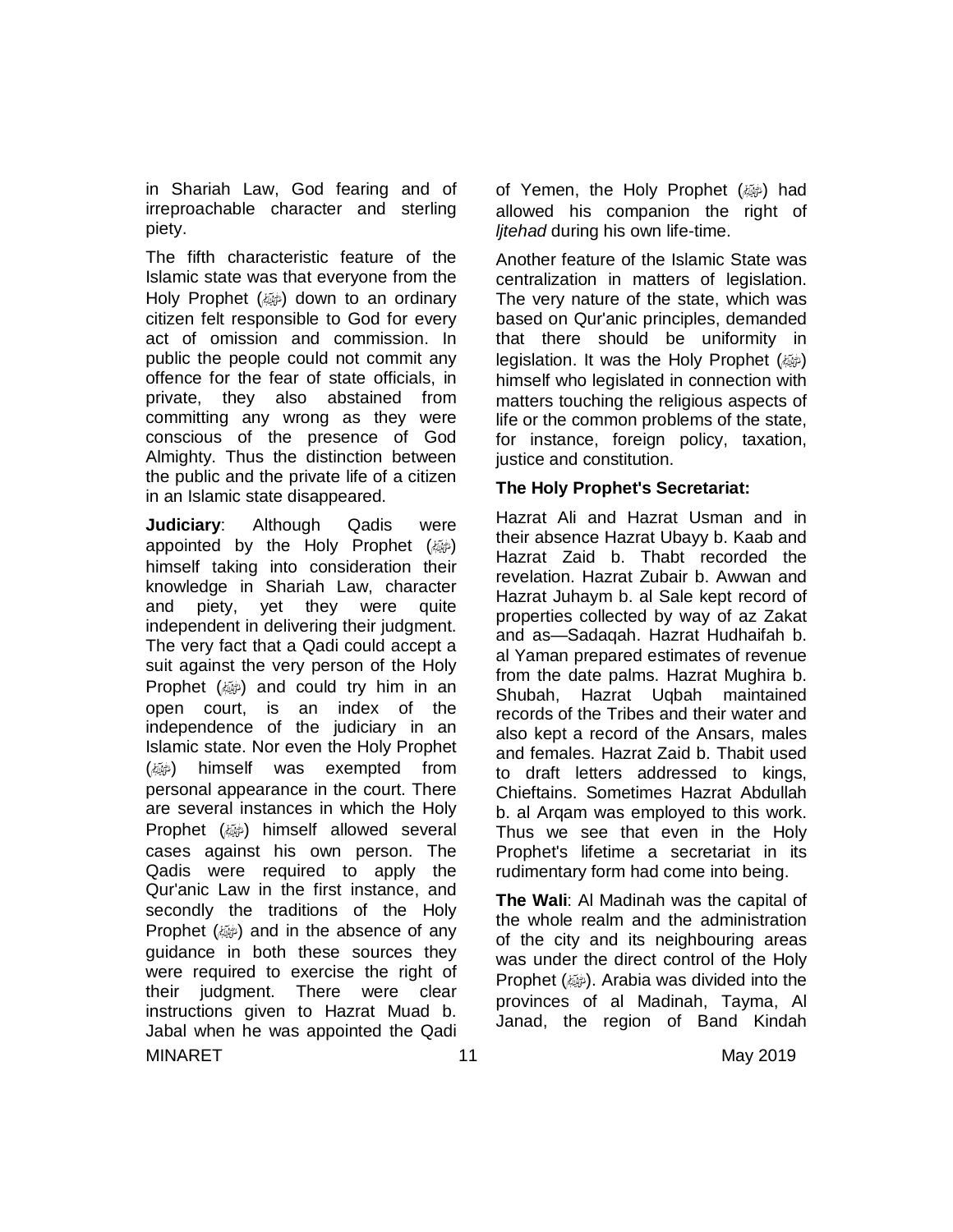Mekkah, Najren, al Yeman, Hadarmout, Uman and al Behrein. Over each one of these provinces the Holy Prophet (@) appointed a Governor (alwali) who was enjoined to establish law and order and make arrangements for the administration of justice.

**The Amil**: Besides the Governors. the Holy Prophet (@) appointed collectors over each tribal area to collect the poor tax (Zakat) and voluntary alms (Sadaqat). The collectors were experts, trained by the Holy Prophet  $(\omega)$  in the rules relating to the levy of Zakat. All the officers appointed by the Holy Prophet were men of sterling character and integrity and there was no complaint against any of them from any source.

**The Qadi**: The Holy Prophet (ﷺ) himself acted as the Chief Qadi of the state with his seat at al Madinah. The judges of the provinces were either directly appointed by him, or the Governors were directed to appoint persons named by him. He appointed very eminent scholars, who were also men noted for their uprightness, to the posts of judges Hazrat Ali and Hazrat Muad b. Jabal were among them.

**Sources of Revenue**: During the days of the Holy Prophet (@) the Islamic State had five sources of revenue:

- 1. Poor-rate (Zakat) and voluntary alms by the Muslims (Sadaqat).
- 2. Tithe (al Ushr).
- 3. Capitation tax (al Jaizyah)
- 4. Land Tax (al Kharoj)
- 5. State Lands (al Fay).
- 6. Booty (al Ghanimah).
- Al Zakat was an annual charge on

property which remained in the possession of a person for a whole year, when its value reached a certain limit, called the Nisab. Nisab differed with different kinds of property, the most important being 200 Dirhams or 251 tolas in the case of silver and twenty mithcal or 7 ½ tolas in the case of gold. The Nisab of cash was the same as that of silver or gold. In the case of merchandise of all kinds, the value was calculated on the basis of silver and the nisab was judged by the silver standard. In the case of ornaments, the nisab was that of silver of the ornament if made of silver, and that of gold if they were made of old. But jewels and the like would be excepted and only the weight of silver gold would be considered in determining the nisab. In the case of animals, the nisab was for camels, five, for bulls or cows thirty, for goats, forty. In the case of horses, no particular nisab is mentioned, but as Zakat in this case is judged by the price, the nisab must also be judged by the same standard. In the case of cereals, the nisab was five wasaq which according to two different calculations, comes to twenty six maunds and ten seers or eighteen maunds and ten seers, or eighteen maunds and thirty five and half seers, or nearly a ton in the first case and about two thirds of a ton in the second.

With the exception of animals, Zakat was levied at almost a uniform rate, being 2 ½ percent, of the accumulated wealth. In the case of animals, especially of camel and sheep, detailed rules were laid down, and animals of a particular age were taken as Zakat when the herd reached a specified number. In the case of camels, the rule laid down was: "one

MINARET 12 12 May 2019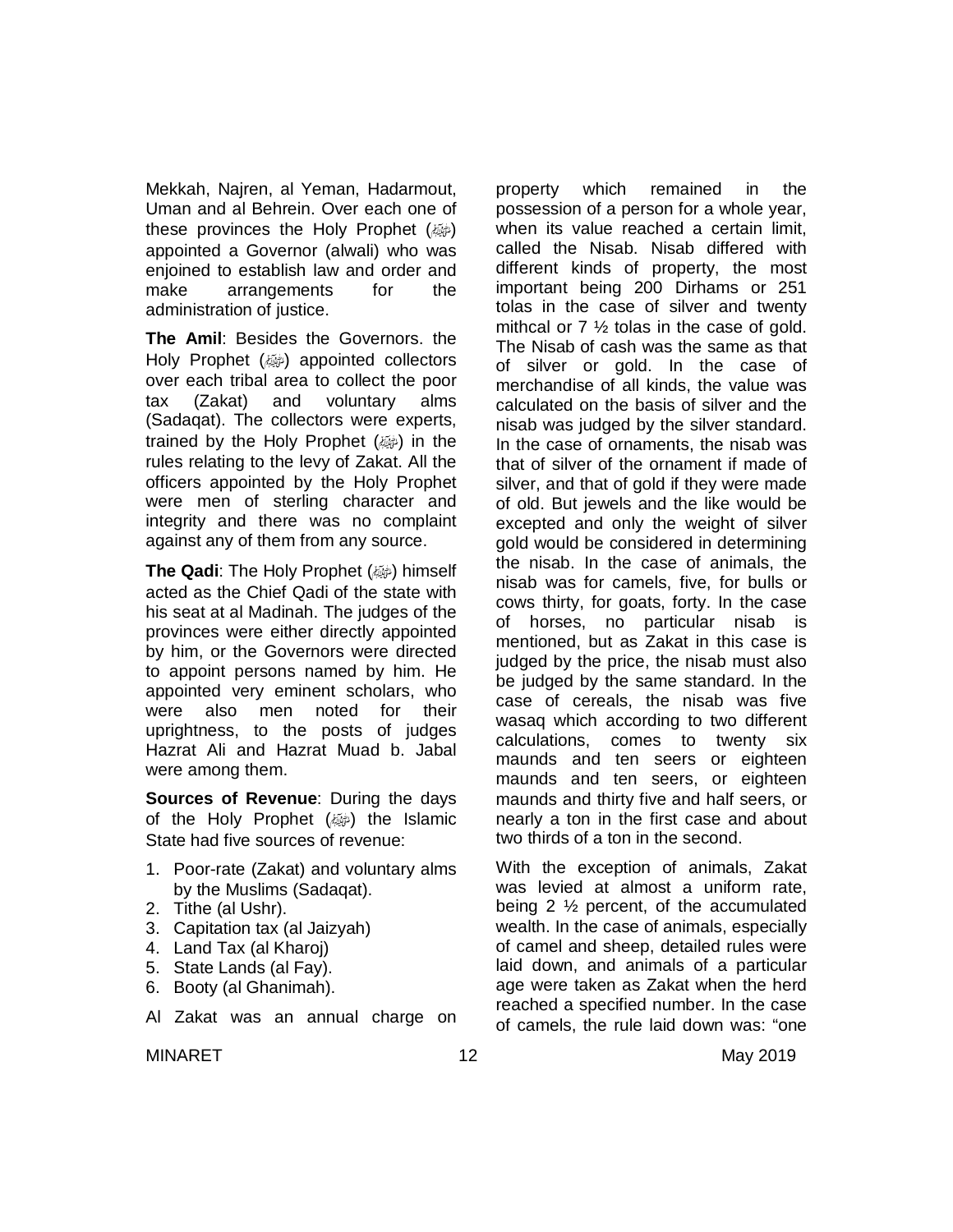goat for five camels, and after that one of each additional five or part of five upto 24. When the number reached twentyfive, a young she camel, one year old, sufficed-upto 34; for 35 to 45, the age was raised to two years: for 46 to 60, to three years: for 61 to 75, to four years. For 76 to 90, two young she camels of the age of two years were given as Zakat; for 91 to 124, two of the age of three years, and after that one she camel of the age of two years for every forty camels, or one of three years for every fifty camels, was to be added. In the case of goats and sheep, the Zakat was one goat or sheep for 40 to 120. In the case of cows, one year old calf for every thirty cows, and a two years old one for every forty is the rule laid down in a Hadith. According to imam Al Bukhari (BU. 24:25), horses are exempt from Zakat; the reason appears to be that they were needed in time of war. Later, scholars however consider horses to be taxable according to their value at the rate of 2  $\frac{1}{2}$  p.c.. (H.1, p.173).

Sadaqat were the taxes which Muslims contributed to the State out of their own free will. Some of them were compulsory i.e. Sadaqat of ldul Fitr and skins of sacrificial animals. They were deposited in the public treasury.

The case of''Ushr' as already stated, is not technically Zakat; it is really land revenue fine state takes only one-tenth of the produce of agricultural land when it is grown with the aid of rain water or natural springs, and one twentieth when irrigated by wells or other artificial means in which labour is engaged by the owner of the land. Considering the high rates of land revenue of canal irrigation prevalent in this country, the agriculturist pays a very small sum in the form of 'Ushr' under the Muslim government. Jizya is neither a poll tax, nor a penal or religious tax. It is simply in lieu of military service. its appropriation, incidence and nature all make it abundantly clear that it is just a substitute for military service. landed, the very word Jizya connotes this.

The Jizya is leviable only on those who are males.

### (Continued from page #. 25)

sayings of the Prophet Muhammad (ﷺ).

His saying is that one who opened the door of good deed for himself (i.e. he made an intention to do a good deed) Allah opened seventy doors to enable him to do that good deed. On the contrary, one who intended to do a sinful

deed, Allah opens seventy doors for his disgrace in such a way that he cannot know of it.

He died on Saturday the 27 Rajab, 297 A.H. His grave in Baghdad is visited by thousands of people of all ranks.



\_\_\_\_\_\_\_\_\_\_\_\_\_\_\_\_\_\_\_\_\_\_\_\_\_\_\_\_\_\_\_\_\_\_\_\_\_\_\_\_\_\_\_\_\_\_\_\_\_\_\_\_\_\_\_\_\_\_\_\_\_\_\_\_\_\_\_\_\_

MINARET 13 May 2019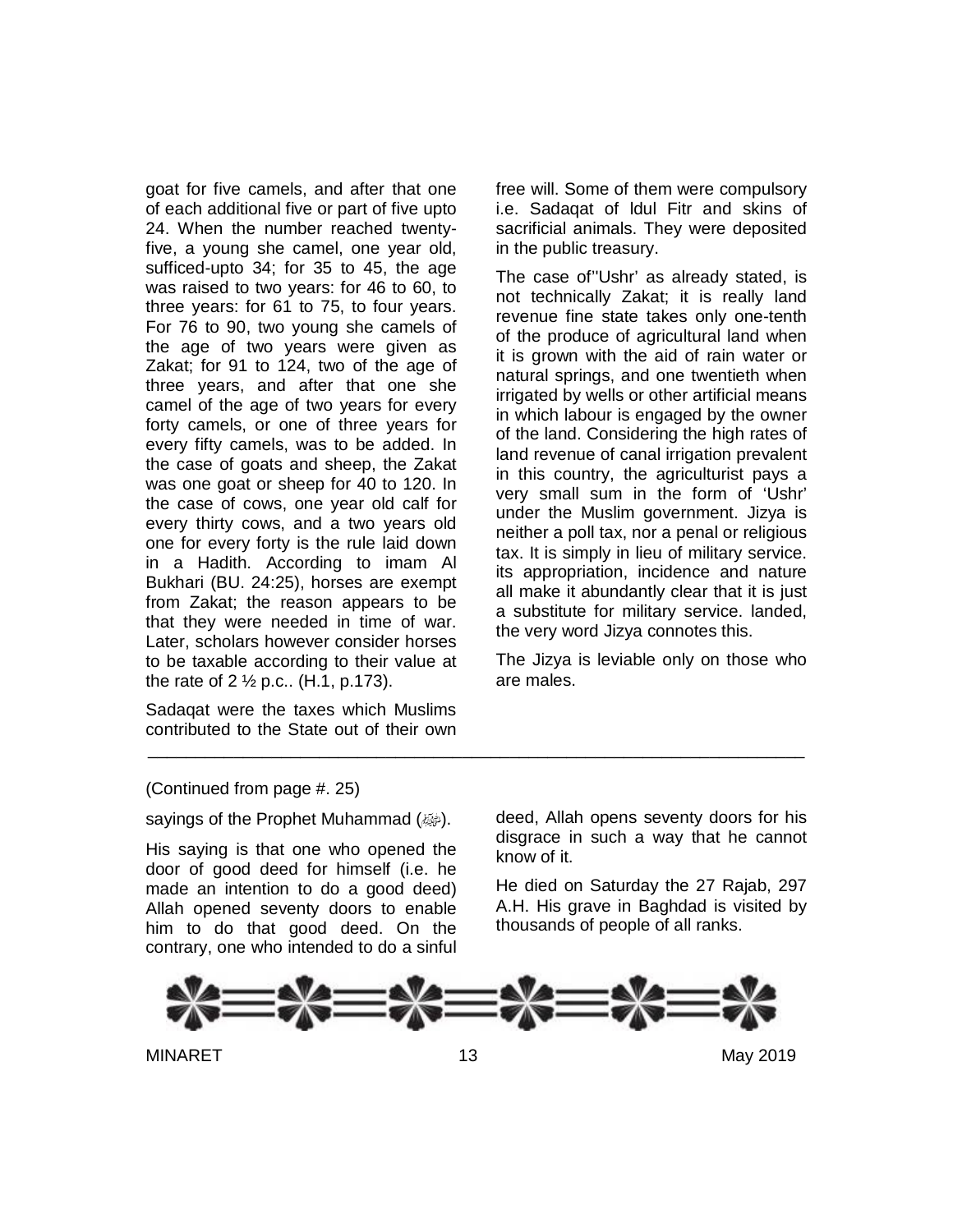### Ramadhan—The Month of Fasting

### M. W. Gazdar

The root meaning of Ramadhan is "Excessiveness of heat" derived from Ramadhan. Muslims named this month according to the seasons in which they fall. It is the ninth month in the Muslim year, which consists of 354 days, being based upon lunar movement. That is why this month falls sometimes in summer and sometimes in winter. Holy Prophet (رضع) said: "Do not fast until you see the new moon and do not break fasting until you see again. "Jews, Christians and Hindus have a solar year, while Muslims follow a purely lunar calendar, consequently their month Ramadhan rotates gradually in all the seasons of the year.

MINARET 14 May 2019 Fasting, the third of the five pillars of Islam is of profound significance to Muslims all over the world. The Holy Qur'an says: "O ye who believe! Fasting is prescribed for you, even as it was prescribed for those before you—that haply ye may ward off (evil)." (2:183). According to the writer in the<br>Encyclopaedia of Britannica: "The Encyclopaedia of Britannica: Practice of fasting has been recognized well nigh universally in all the higher, revealed religions though the same stress is not laid on it in all, and the forms and motives vary. "Its modes and motives vary considerably according to climate, race, civilization and other circumstances but it would be unrecognized." Moses fasting for forty days previous to the receipt of revelation (Exodus 24:18), and Jesus keeping fast for forty days before he was called upon to take the office of prophet-hood

(Mat.4:2) shows that the gift of revelation comes in fasting. According to St. Mathew, 'Moreover when ye fast, be not as the hypocrites, of a sad countenance. . . But then, when thou fastest anoint thy head and wash thy face.' (6:16-17).

The writer of Encyclopaedia of Religions and Ethics writes: "The early Christians observed Lent. i.e. six weeks (Sundays exempted), that is 36 days were devoted to fasting and penitence in commemoration of Jesus Christ in the wilderness (Vol: V, p. 769). That is why Crudax remarked in his Bible Concordance that fasting in all nations was resorted to in times of mourning, sorrow and afflictions is born out by facts. Among the Jews generally David is mentioned as fasting for seven days, during the illness of his infant son, and as sign of mourning, fasting is mentioned in I Samual 3:13 and elsewhere. Besides the Day of Atonement which was prescribed by the Mosaic Law as a day of fasting, the people being required to "afflict" their souls to cleanse them of their sins, various other facts come into vogue after the Exile "in sorrowful commemoration of the various sad events which had issued in the downfall of the kingdom of Judah." It appears that the idea underlying this voluntary suffering in the form of a fast in times of sorrow and affliction seems to have been to propitiate angry and excite compassion in Him. Some fasted for the expiation of their sins; some as part of self immolation, which was regarded necessary for God realization; some as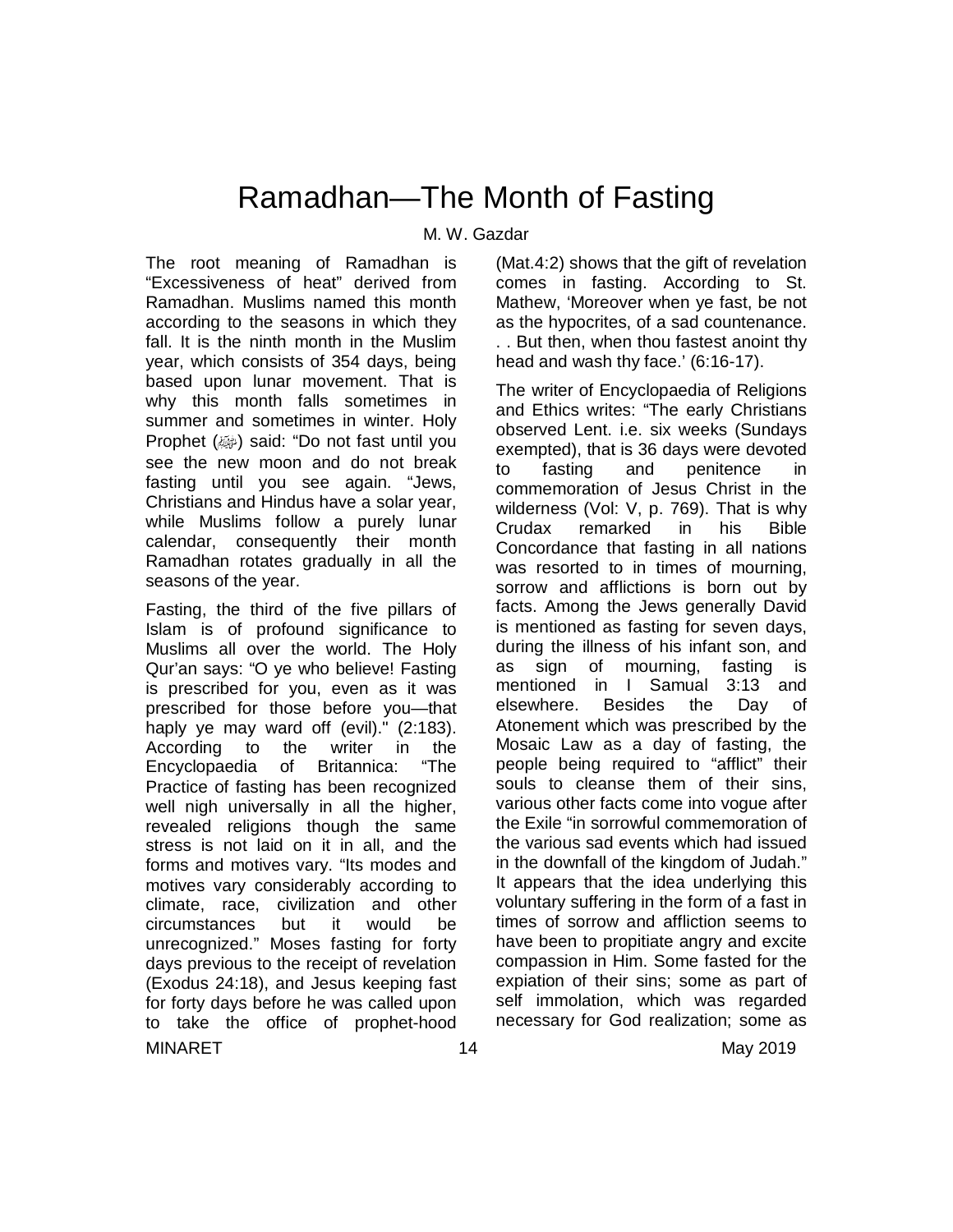MINARET 15 May 2019 a thanks giving if what they attempted, was achieved. The fast in these religions, like Jews, Christians and Hindus, is based on rites and rituals. The fast (Apas) in Hindu religion is allowed to take everything but should not eat cooked articles during fast. It was in Islam that the practice received a highly developed significance. It rejected the ideas of appeasing Divine wrath or exciting Divine compassion through voluntary suffering and introduced in its place regular and continuous fasting, irrespective of the condition of the individual or the nation, as a means like prayers to the development of the inner faculties of man. Though, the Holy Qur'an speaks of expiatory of compensatory fasts in certain cases of violation of the Divine Law, yet these are quite distinct from the obligatory fasting in the month of Ramadhan. Fasting is one of the five basic tenets of Islam. The Holy Prophet (@) said: "Islam is raised on five pillars: the witness that there is no god but Allah, the witness that Muhammad (peace be upon him) is His servant and His messenger, offering prayers, giving of Alms, fasting and performing the Pilgrimage." Fasting is a form of worship in Islam as such, it is exclusively for Allah. The Holy Prophet Muhammad (@) says: "All man's work belongs to him, but fasting belongs to Allah and He repay." During the period of fasting from dawn until sunset, one must abstain from food, drink and sexual intercourse. Smoking, chewing or swallowing anything, or taking medicine through the mouth or nose breaks the fast. The Holy Prophet Muhammad (ﷺ) has said: "Allah prefers the smell of the mouth of the who fasts, to the smell of

musk," and, "whoever breaks the fast for one day in Ramadhan, without any legitimate reason, cannot compensate for it by a period of fasting at another time during the year."

Islam gave a new and definite meaning to this religious institutions of fasting. Before Islam, the fasting meant the suffering or some privation in times of mourning and sorrow, in Islam it became an institution for the improvement of the moral and spiritual condition of man. Fasting in Islam does not only mean abstention from food but from every kind of evil. Most persons are of the opinion that if they miss their food for a day they are in danger of contracting some disease as a result of the lowered resisting powers of the body thus induced; therefore they say one must eat to keep up one's strength. They talk glibly about the need to keep up one's strength and generally speaking, they give the impression that the miss of a few meals is a step towards starving to death. Communist paper of Tashkent writes "those who fast cause danger to their health. They upset their eating and sleeping habits and contract disease of the intestines. If a man does not eat at the right times he becomes weak. Such people despise their health. As a consequence they lose their capacity of work. They fall ill quickly and some older people even go blind through fasting. Pregnant woman cause damage to their children."

But in the study of the body and its needs and of foods and their purpose, scientists have long since proved that food energy is not immediately utilized, some of this is stored in the body and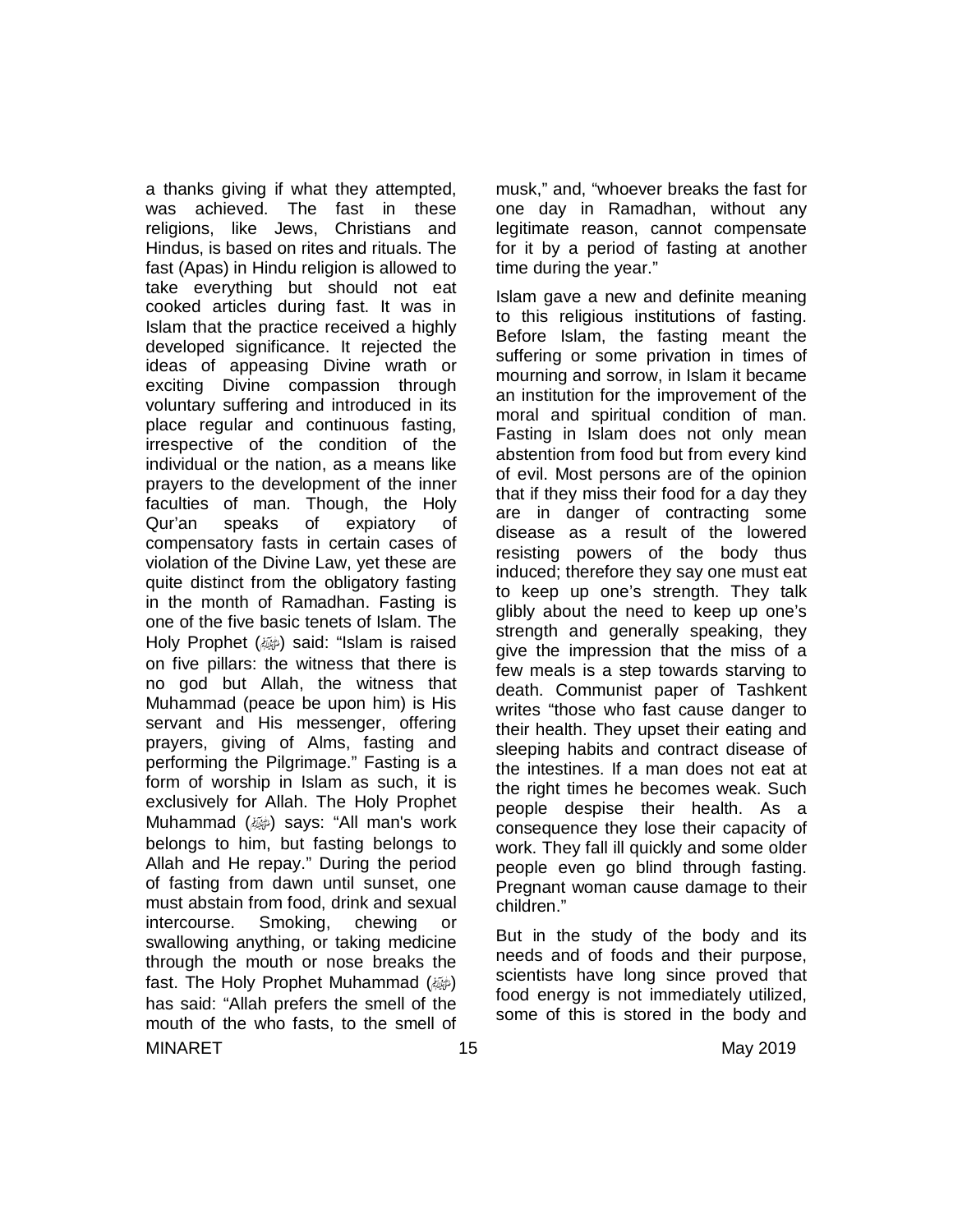that this storage may be called upon to supply the body when needed. So no one need fear taking the fast of Ramadhan, no matter how weak, thin or emaciated he may be. Instead of being weakened by abstinence of food, it is common experience that there comes greater strength and energy. In fact abstention from food is only a step to make a man realise that if he can, in obedience to Divine injunctions, abstain from that which is otherwise lawful, how more necessary it is that he should abstain from the evil ways which are forbidden by God.

The organ of the Ministry of Culture of Uzbekistan Tashkent writes: "Religion prevents the Soviet Citizen from becoming sensible and active members of communist society. Communism and religion are enemies. Similarly, religion and science are enemies. In addition, the religion of Islam with its traditions and customs, is the enemy of Socialism and Science.

One of the traditions and custom of Islam is Ramadhan. This was already in existence before Islam, within the ancient Arabic roots. The lands of the ancient Arabs consisted of mountains and sandy plains. The summers were very hot and the temperature rose very high. Plants withered through the heat. Cattle remained without fodder. Human beings died of famine and illness. Rivers dried up. Therefore the ancient Arabs were forced for a definite period to give up food and drink. Thus fasting by day and living at night became the custom. The Arabs hoped to win their god's forgiveness by this through fasting, they asked their gods for rain and to grow plants. In addition, it was impossible during the heat of the summer to do agricultural work. The Arabs carried out their work during night."

The above is a misleading statement which is made because of abysmal ignorance of the teachings of Islam. The Holy Qur'an says:

"Ramadhan is the month, in which we sent down the Qur'an, as a guide, to mankind, also clear (signs) for guidance and judgment, (between right and wrong). So everyone of you who is present (at his home), during that month should spend it in fasting. But if anyone is ill, or on a journey, the prescribed period (should be made up) by days later. God intends every facility for you; He does not want to put you to difficulties. He wants you to complete the prescribed period. And to glorify Him. In that He has guided you; And perchance you shall be grateful. (aI- Qur'an II:23)

There is a moral discipline underlying fasting, for it is the training ground where man is taught the greatest moral lesson of life as self restraint and piety are among the gifts of fasting. It teaches man to refrain from acts which may displease Allah, and to develop a sense of responsibility towards his fellowmen. When fasting, man comes to appreciate the clemency and grace of his Lord, and he learns to realize the need of the poor and the miserable. The charity towards the needy on Eid-ul-Fitr, at the end of Ramadhan, is necessary and is done joyfully and gratefully. Shah Waliullah (d. 1762 A.C.) in his work known HUJJATULLAH al—BALEGHAH ( الله حجۃ البالغہ (writes: "Since the excess of

MINARET 16 May 2019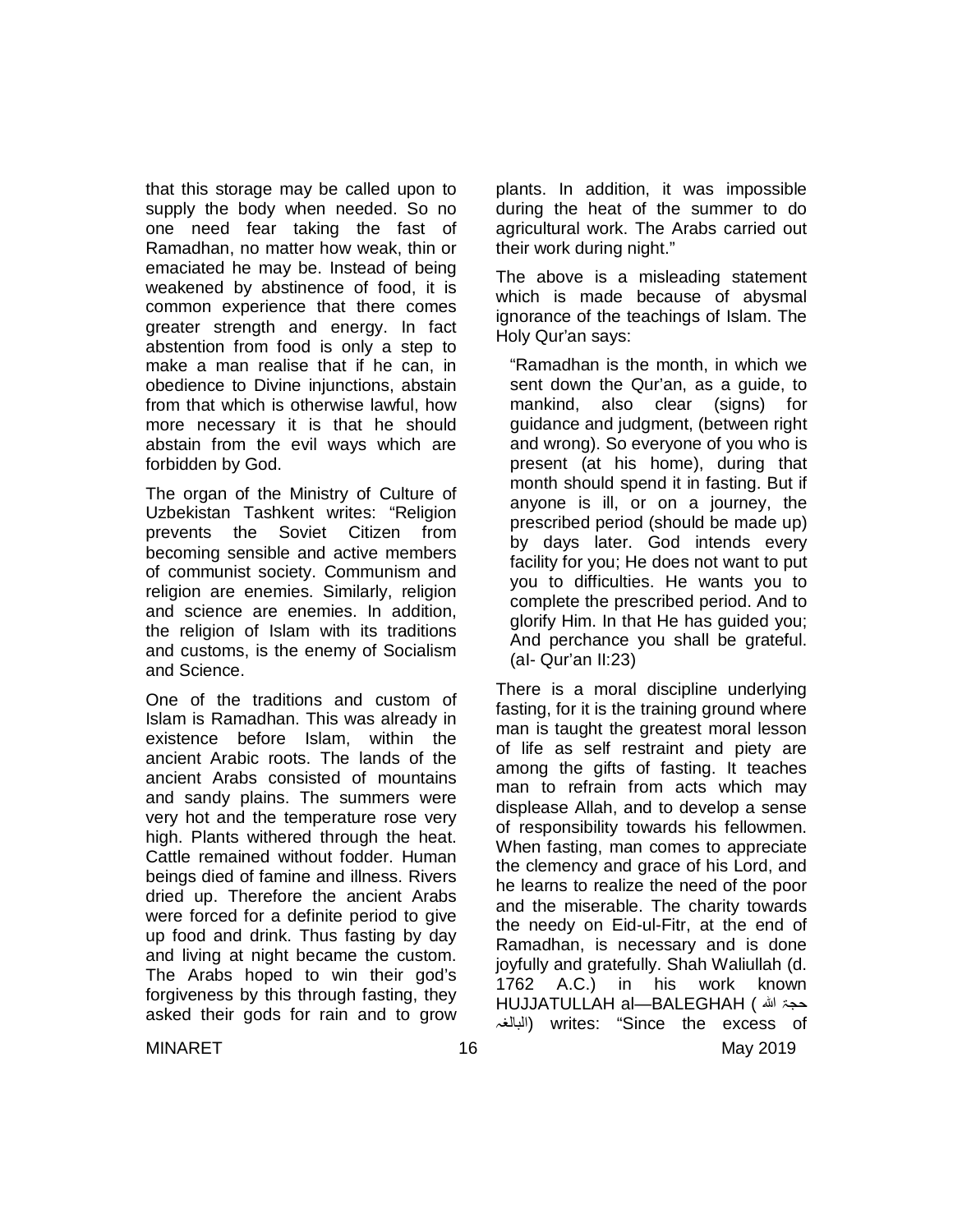animality hinders the emergence of the angelic aspects it was necessary that one should try to dominate one's animality. Since the excess of animality and the accumulation and abundance of its stratas have their origin in food, drink and indulgence in carnal pleasures, a fast accomplishes what abundant food cannot. Therefore, the method of dominating the animality is the diminishing of the causes (of the excess of animality). That is why there is unanimity among all those who desire the emergence of the angelic aspect in man about diminishing and reducing these (eating, drinking etc.). There is no difference in this prescription among the peoples of the world inspite the difference of their religions and the distance between their respective countries. Moreover the ultimate goal is that the animality of man should become submissive to man's angelic side, so that his animality acts according to the inspirations and dictates of his angelism, takes colour from its colour and his angelism prevents his animality from taking mean and lowly colours and getting object impressions—like a wax getting the impression of a seal. To attain this, there is no method other than this. The angelic side of man should select something according to its own exigencies and should inspire and suggest this to the animal side of man: and that the animality should submit to this inspiration not act obstinately or rebel against it. Angelism should continue again and again to inspire its exigencies to the animality, and the animality should continue to submit to these exigencies, so that it becomes accustomed to them and proficient in

them. The said exigencies which the angelism imposes and which the animality enforces willy-nilly, belong (1) either to the category of things which expand (delight) the angelic side and contract (depress) the animal one, such as the effort to resemble—so to say world of god's super kingdom (malakut) and to regard (meditate) His super domination (Jabarut) which is an exclusive peculiarity of the angelism, the animality being away, far away, from it; or (2) to the giving up of things which are the exigencies of the animality, whereby it is delighted and wherefore it craves in its extravagance. It is this latter category which constitutes the fasting.

It is not correct that the fasting is the enemy of science. Fasting as a remedy is fully in harmony with the philosophy of the causes of disease. Avicenna, the celebrated Muslim physician of the eleventh century often prescribed three week's fasting for his patients. He regarded fasting as specific cure in syphilis and small pox. At the time of the French occupation, the Arabian hospitals of Egypt were reported to be securing radical cures of syphilis by fasting. Dr. Dewey writes: "Take away food from the sick man's stomach and you have begun to starve not the sick man but the disease." So the institution of fasting, achieves the almost impossible miracle, from a scientific point of view—of enforcing a primary scientific health measure under the spiritual observance.

Besides, the fasting of Ramadhan is the key to social emancipation. The person undergoing the fast is naturally inclined to spend most of his daytime in deep thinking and meditation. He is

MINARET 17 May 2019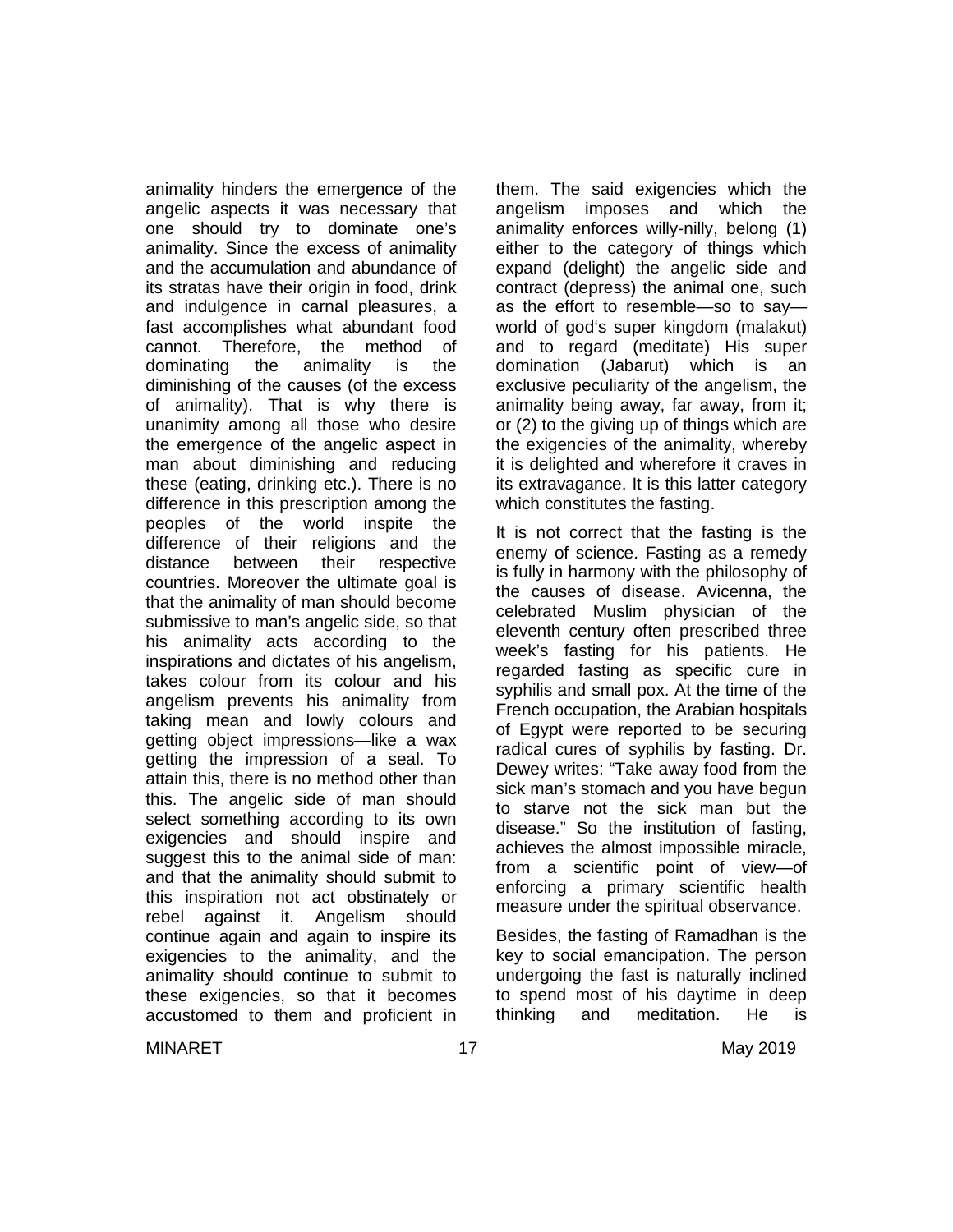consciously forced to realize the teeming millions who are without food and drink. It also enables us to feel the sorry state of those who suffer pangs of hunger throughout the twelve months of the year. Thus the social conscience of the fasting man is awakened, his love and compassion are moved for his miserable brethren.

According to Dr. Mirza, Ramadhan did not merge suddenly in Arabia, but developed slowly and in the second century of Hijra, took the form of a institution. Ramadhan arose out of the extremely primitive agricultural work of production elements of the ancient Arabs and out of their weakness in the face of the forces of nature. Islam reformed Ramadhan.

A resume of the speech of Mr. Habib Bourgciba, President of the Republic of Tunisia, on Fasting during the month of Ramadhan, and a plea for extension of "classical" exemption from fasting under modern conditions is most surprising. The burden of his theme was: the fast diminishes the economic potential capacity of the Tunisian nation and, for that matter, of all the Muslim countries, it lessens the physical effort and is harmful to economic struggle for existence. He rebutted his critics by saying: "It has been said that he wished the civil servants would not to fast. I have never done such a thing."

It is disheartening to note that the head of a Muslim country made such a misleading statement.

There are two forces in man, the forces of good and the forces of evils. They fight for supremacy over man. If the forces of good gain the upper hand, there is peace, harmony and happiness. But if the forces of evil gain the upper hand, there is discord and misery. Islam means peace. But so long as man is torn by internal conflict there can be no peace. This internal conflict can cease only when the forces of evil are suppressed and the forces of good are sublimated. Fasting is one of the methods by which this can be achieved, mere abstinence from food is not fasting; it is starvation. Fasting according to Islam, is abstinence from all that is evil. Fasting has a more physical value. The man who cannot face the hardship of life, who is not able to live, at times, without his usual comforts, cannot be said to be even physically fit for life on this earth. The moment such a man is involved in difficulty, as he must be every now and again, his strength is liable to give way. Fasting accustoms him to face the hardship of life, being in itself a practical lesson to that end and increases his powers of resistance.

There are even possible military advantages from the habits of fasting, for the soldier sometimes does not get food or drink and still he has to fight during the whole day and even late into the night.

One who has the habit of fasting the whole month of Ramadhan, gets naturally greater aptitude for social assistance. Its members, trained by such disciplines as fasting, represent the noblest character humanly possible. According to Dr. Rahat: "Fasting is practically the most powerful of all remedial measures. It enables one to get rid of toxins which may have

MINARET 18 May 2019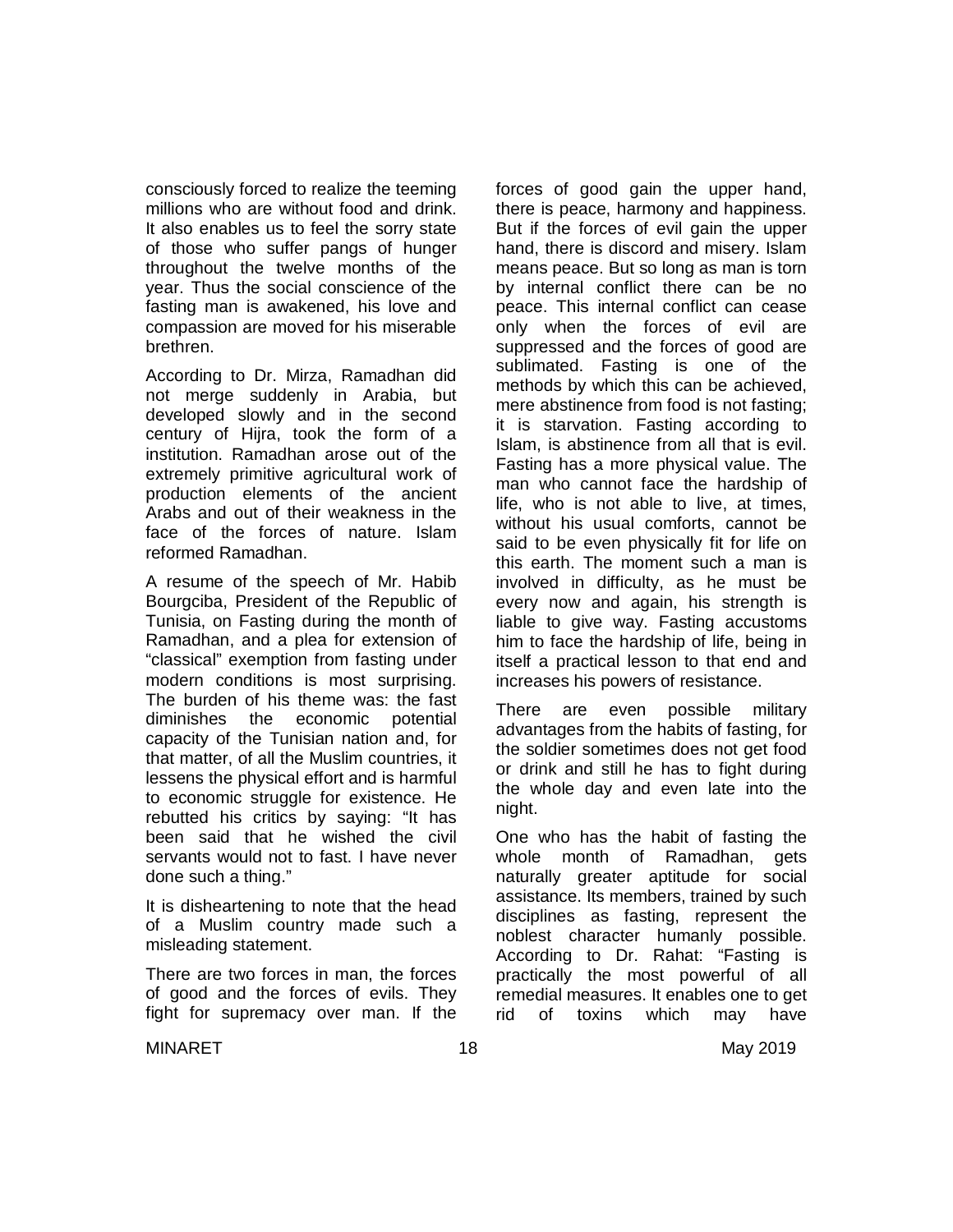accumulated within the body; it purifies the blood stream and renovates the entire system. While purifying and cleansing the body, fasting, at the same time, adds to the actual vital strength of the body by removing toxic material which, through its poisoning effect, is weakening the nerves of the body and the cells of the various organs. Therefore, when one is fasting during the month of Ramadhan or otherwise, one must remember that these processes are taking place within the body during the fasting, giving a rejuvenating and revitalizing effect. It is therefore not correct to say, it lessens the physical effort and is harmful.

The glory of Ramadhan is enhanced by the fact that it was in this month that the first verses of the Holy Qur'an were revealed to the Holy Prophet  $(\omega)$  on Mount Hira. Holy Qur'an says: "The month of Ramadhan is that in which the Qur'an was revealed, a guidance to men and clear proofs of guidance and the criterion." (2:185)

The night in which the first Message was received in Ramadhan is specified as one of the odd nights in the last third of Ramadhan viz.  $21^{st}$  to  $29^{th}$ . This night is called "Lailat-ul-Qadr" and is very holy for prayers and. blessings. The Holy Qur'an says: "Verily We! We have sent it down on the night of power. And what shall make thee know that which the night of power is? The night of power is better than a thousand months. The angels and the spirit descend therein by the command of their Lord with His decrees for every affair, (xxx: 25).

| THE QUR'ANIC FOUNDATIONS                                         |
|------------------------------------------------------------------|
| AND                                                              |
| STRUCTURE OF MUSLIM SOCIETY"                                     |
| By                                                               |
| Dr. Muhammed Fazl-ur-Rahman Ansari.                              |
| B.Th., M.A., Ph.D.                                               |
| Vol: I: Principles Relating to the Foundations of Muslim Society |
| Vol II: Code Relating to the Structure of Muslim Society         |
| <b>THIRD EDITION</b>                                             |
| (Just published)                                                 |
| Price : $US $ 20/=\ }$                                           |
| Pak. Rs. $2000/=$                                                |
| Now available $at$ $-$                                           |
| World Federation of Islamic Missions,                            |
| Islamic Centre Block-'B' North Naizmabad,                        |
| Karachi-74700, Phone: 021-36644156                               |

MINARET 19 May 2019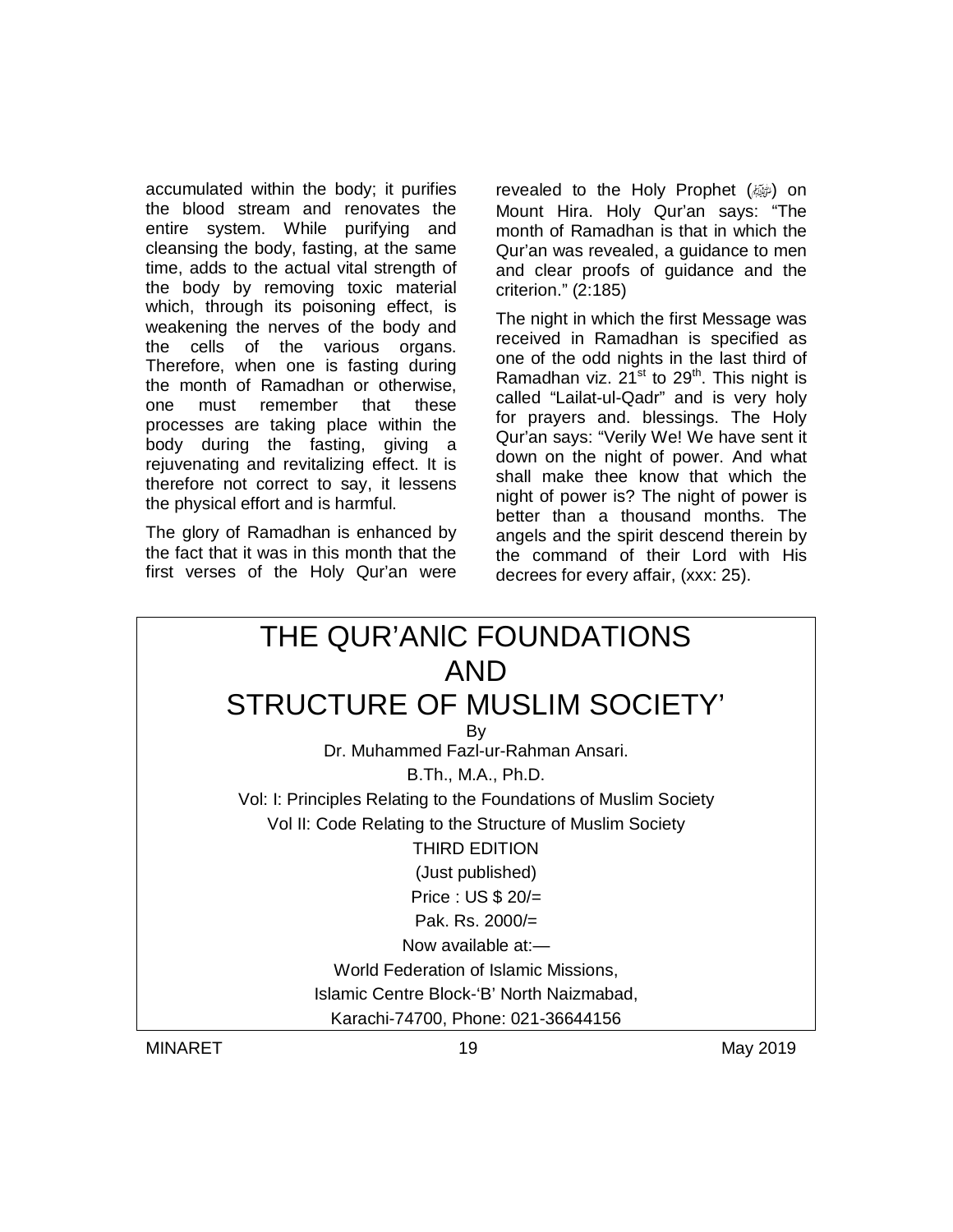### Zakat

### Dr. Muhammad Fazlur Rahman Al-Ansari Al-Qadri علیہ الله رحمۃ

The World of today is torn between two great economic systems: The capitalistic and the Socialistic or communist. Both of the systems have their own advantages and disadvantages and have ultimately proved unsuccessful to solve the various economic problems of the human masses. Capitalism, on the one hand, provides an individual with complete liberty to earn and hoard wealth but it has ignored the economic interests of the common masses who are less fortunately placed in the society. As a result the society is divided into two distinct classes, the rich and the poor. The economic pattern of a capitalistic society is so fabricated that the rich continue to grow richer and the poor grow poorer until they are reduced to a state of mere serfdom. Communism, on the other hand, was born from the very womb of capitalism and was expected to eradicate the economic and social evils found in the capitalistic pattern. That it has been successful in the fulfillment of the purpose of its existence is still to be proved. But it is an established fact that communism has robbed the masses of what little liberty they enjoyed previously. If they had been the serfs of the rich under capitalism, they have become the slaves of the government under communism. The evil has thus been intensified still further.

The economic pattern of Islam is neither capitalistic nor socialistic; it wisely maintains balance between the two extremes. while Islam has imposed no restraint on private ownership and laid

no obstacles in the way of an individual's ambition to acquire more and more wealth through honest means, it has also devised ways to safeguard the social and economic interest of the common masses. The most effective of such means is the institution of Zakat.

Zakat is a religious tax which is to be paid apart from the government taxes. It is meant for social welfare and the eradication of extreme poverty. It has been rendered obligatory by the Holy Quran which says:

### َ وَالنَّذِينَ يَـ كُنْـ ُ وَنَ النَّهَبَ وَالْفِضَّةَ ۚ وَلَا يـ ُ نُفُقُونَـ هَا فِي سَبِـ بِلِ اللَّـهِ فَب مَشُّوْم بِعَذَابٍ أَل يهم

"And there are those who bury gold and silver and spend it not in the way of God; announce to them a most grievous penalty." (Al-Qur'an, 9:34)

When this verse was revealed to the Holy Prophet (@) Muslims were greatly worried. They thought that the verse had forbidden unto them the saving of their earnings for some future use. But Omar had the presence of mind to ask the Holy Prophet (ﷺ) what the verse actually meant and was informed that the verse had merely forbidden the hoarding of wealth with miserliness grudging to pay anything to relieve the poor: but the wealth which was earned through honest means and saved for some future use was purified after the payment of Zakat.

It may thus be seen that Zakat serves a double purpose: it mitigates the love of the rich for the worldly trash while it

MINARET 20 May 2019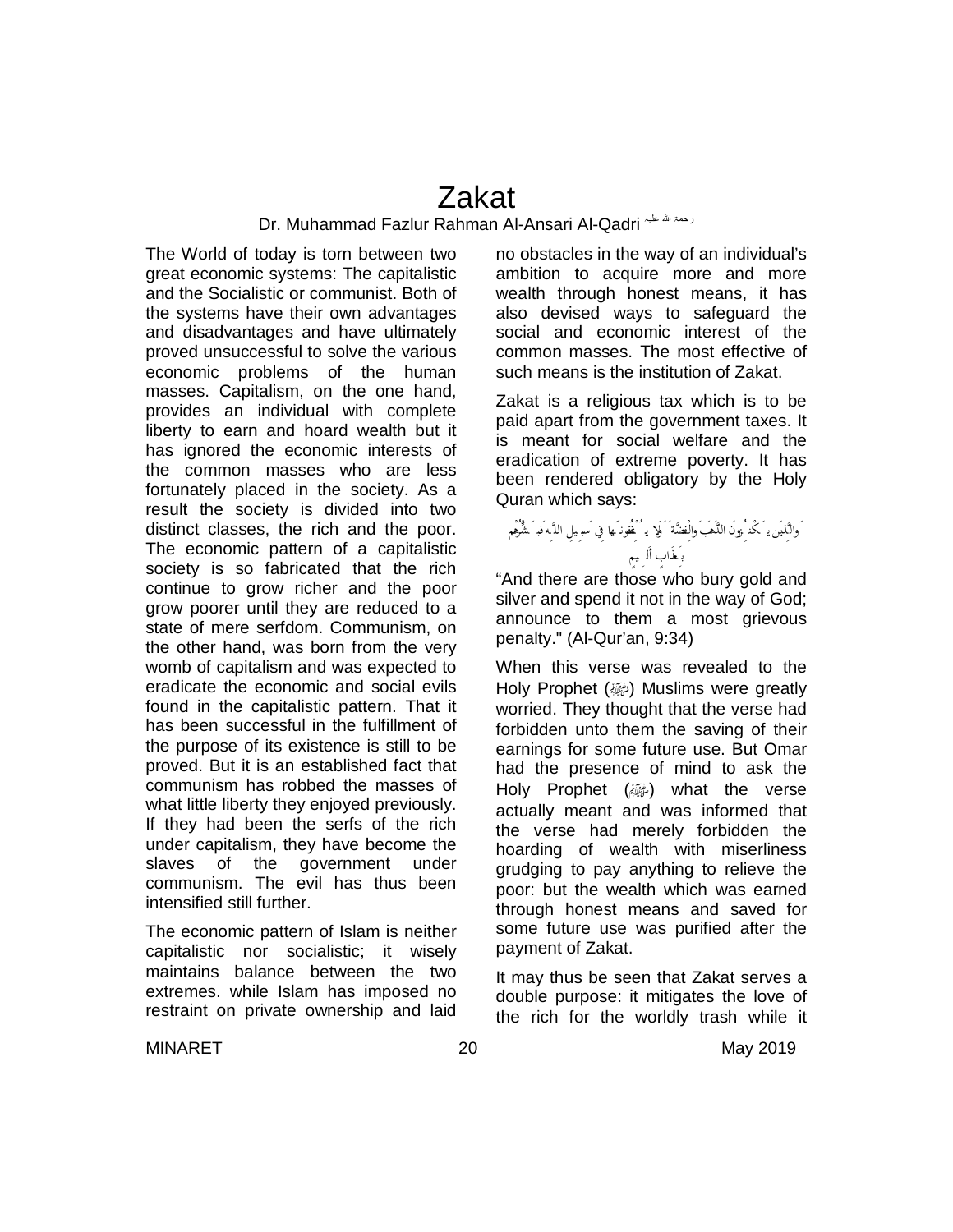prevents wealth from stagnation and keeps it in a state of healthy flow. It is responsible for a balanced economic growth of the Muslim society and the eradication of extreme poverty.

The Holy Prophet  $(\omega)$  has said:

"Deliver your charities because the time shall come when a person will walk about with his charity without finding one who would accept it. Somebody might tell him had he come a day earlier he might have accepted the charity but he needed it no longer." (Bukhari)

The prophecy was fulfilled. Events were recorded during the caliphate of Omar which prove that the Muslim society in those days had attained such a degree of prosperity and contentment that it was not easy to find among it one who might accept Zakat.

The purposes on which the fund of Zakat should be spent are fixed by the Holy Quran itself and none has the right to spend it otherwise. That is why we see that the Bait-ul-Mal of the Muslim states always had a separate section for the fund of Zakat lest it should get mixed up with other taxes.

One of the purposes on which the fund of Zakat can be spent is 'in the way of God' (الله سبیل فی (It includes the helping of the Mujahideen and the Hajis. According to the scholars of Islamic Fiqh the term also includes the helping of the students in their acquisition of religious education.

### **An Appeal:**

Small Muslim minorities are found in

various parts of the world amidst the oceans of large non-Muslim majorities. They lack the facility of imparting Islamic education to their children. The importation of scholars from the World of Islam presents numerous practical difficulties. As a result, they remain ignorant of Islamic teachings and are in great danger of being absorbed by other religious communities. It would be a great service to the cause of Islam to make provision for the Islamic Education of some of the intelligent and energetic youth living in those countries so that after the completion of their studies they might return to their respective countries and keep the torch of Islam burning them, With this view the World Federation of Islamic Missions established the Aleemiyah Institute of Islamic Studies which has been functioning since the last many years. The institute imparts religious education to students from various countries of Africa, South America, Europe and South-East Asia. The medium of Instruction is English and Arabic. The institute also bears the expenses of the boarding and lodging of the students.

It may be seen that the running of an institute like the Aleemiyah Institute of Islamic Studies is a tremendous task which we cannot shoulder alone. It is, therefore, quite natural to seek active support of our readers and sympathizers. We hope they will keep in mind the necessities of the institute while paying their Zakat. Donations other than Zakat are also welcome.

MINARET 21 21 May 2019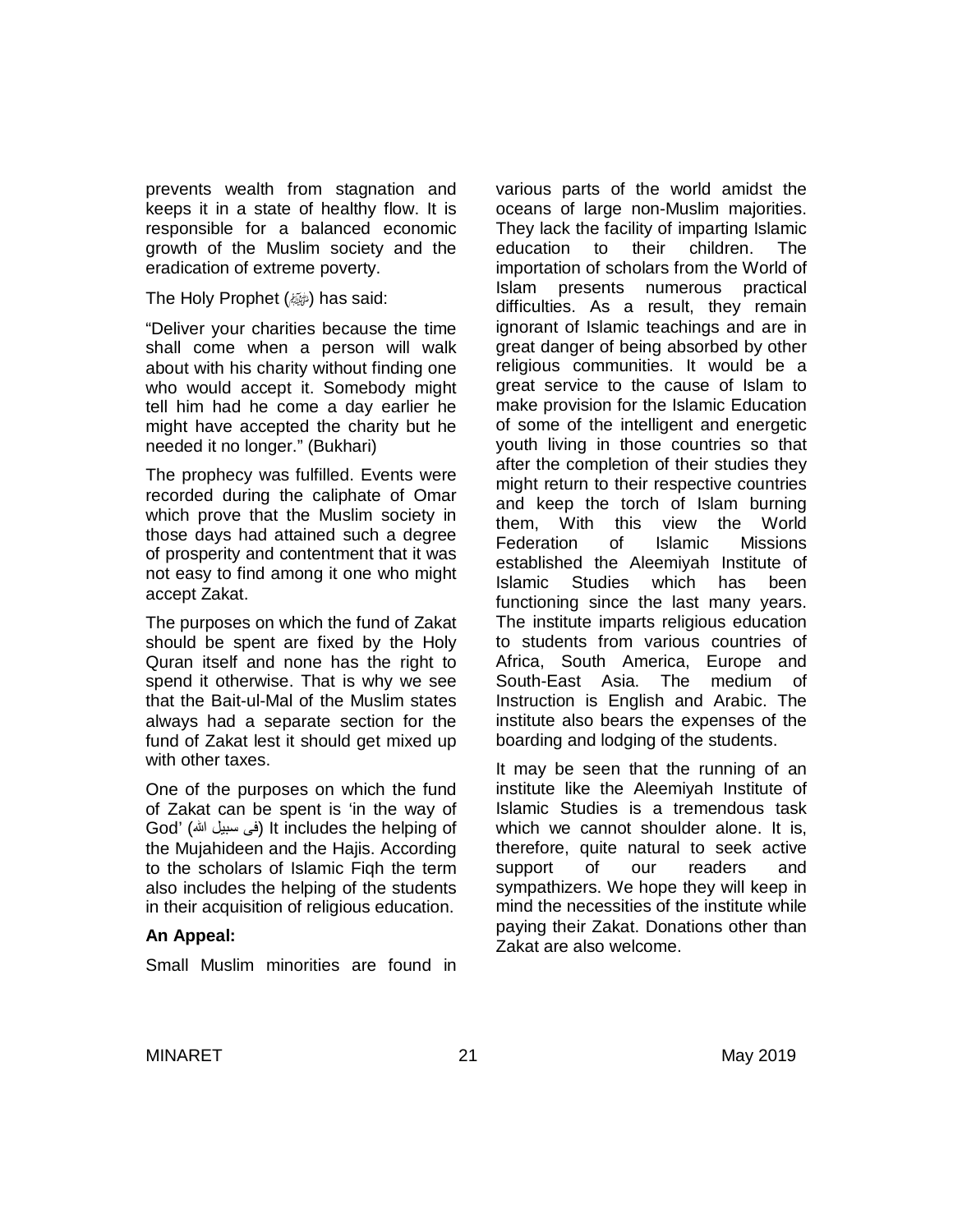### The Concept of Justice in Islam

Ghulam Muhammad

"Adl" (Justice) in Islam means: Justice to others as well as to oneself.

Adl is of two kinds: (1) social justice or legal justice. (2) personal justice. The concept of justice is different in different religions and ideologies of the world. A study of history reveals that the idea of fundamental human rights was unknown before the advent of Islam. Before the dawn of Islam, women, the weak and the poor had no place in the societies of the world. As for civilized nations, the basic rights of humanity in general were not honoured. For examples, the Jews divide human beings into two groups: (a) the children of the house of Israel (Jews) and (b) the Gentiles (non-Jews). They considered the Gentiles their natural slaves. All rights were reserved for them only while as non-Jews had no place in their social structure.

Similar ideas we find in Hinduism. According to Hindu doctrine the Brahman is the master of holiness and it is against the law—as laid down by Manu-for a Sudra, who is of a lower cast, to even come near the Brahman; if this happens he would be punished for doing so.

As for Islam, its basic teaching is that all humanity is one family, and according to a saying in the Traditions we are "The family of God". According to Islam all human beings are equal as human beings. In this connection we read in the Holy Qur'an the following:

"O mankind, behold! We have created you male and female, and have made

you into nations and tribes that you may identify one another. Lo! The noblest of you in the sight of God —Allah—, is the best of you in conduct. Lo! Allah is Knower, Aware" (Sura 49; verse: 13)

An Islamic State ensures these fundamental rights to all whether they be black or white, Muslims or Christians or Buddhist etc. In his historical discourse, the Last Sermon, the Holy Prophet of Islam (صلى الله عليه وسلم (said:

"No Arab is superior to any non-Arab, nor is any non-Arab superior to an Arab. The black is not superior to the white, nor is the white superior to the black. All are the children of Adam, and Adam was created out of clay".

Non-Muslims, living in an Islamic State, are called "Zimmis". The Zimmis basic rights are to be safeguarded by the State, and this is obligatory as long as they pay the "Jizya" (or compensation). According to the Islamic Law, no Muslim and no Muslim Sate has the right to act unjustly against even the worst enemies. Moreover, Islam has, for the first time laid down the law that in the Islamic social order everyone is under the law. No one is above the law, even if he be the head of the State. The Holy Qur'an says in this connection:

"And when you judge amongst the people (whether they be Muslims or non-Muslims), that ye judge with "adl"- Justice" (Surah 4; verse: 58)

A Muslim is not at all allowed to act wrongly with others, just as he would not

MINARET 22 May 2019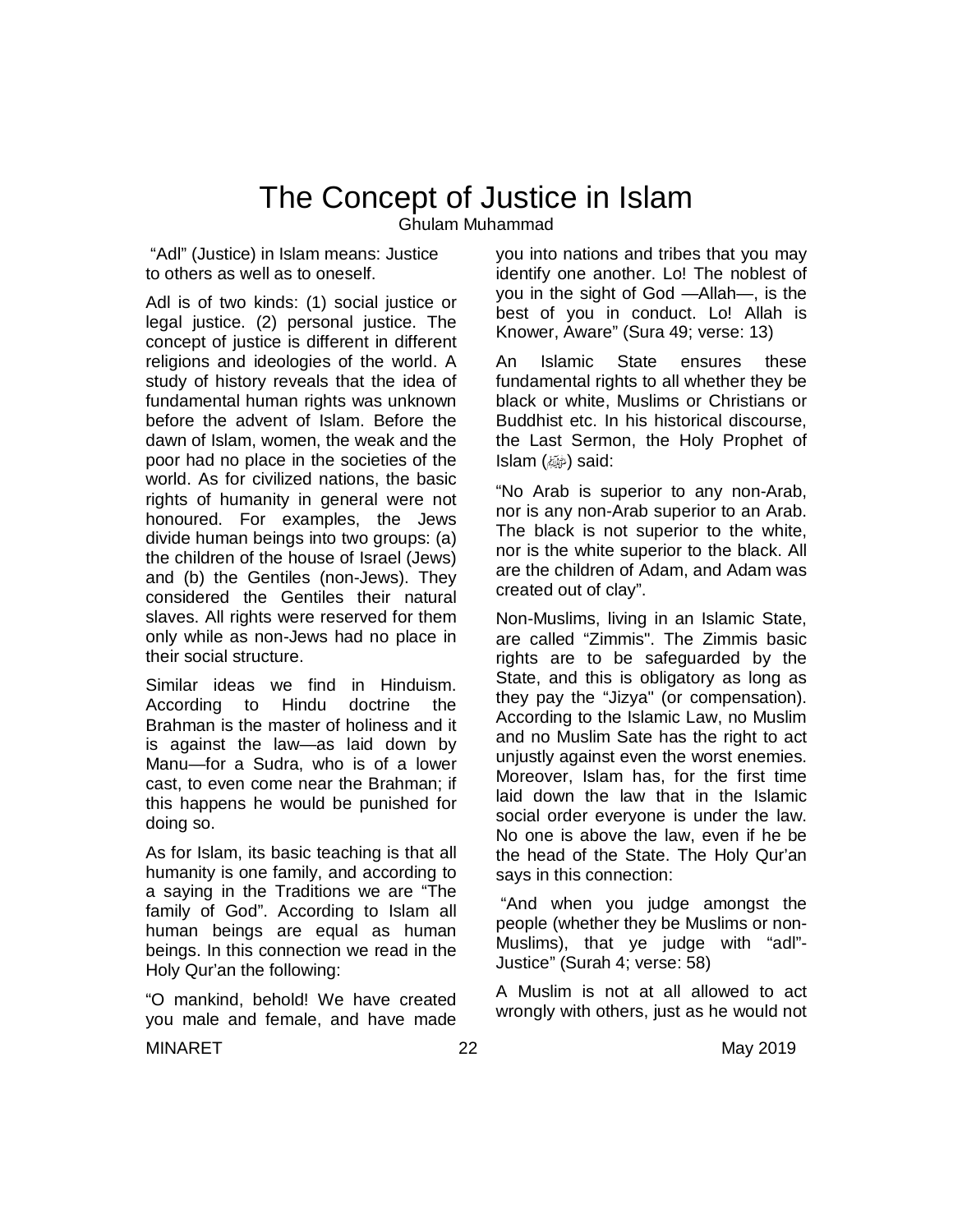intentionally wrong himself. In the Islamic law he is not totally free in his "Personal Justice", for he can, for instance, not take his own life. In Islam social justice and personal justice are equally important. His body, thus has also got a right over him that he take good care of it, as it is a trust given to him by the Almighty and the steed with which he is to reach the Ultimate. That is why Islam emphasizes the importance of moderation in all walks of human life. In respect of social and personal justice the Holy Prophet (@) has explained in the following words:

"Your body has a right over you, your eye has a right over you, your wife has a right over you, and your visitor has a right over you".

Personal justice can be practiced socially, in the family and individually, e.g., one can be just to one's wife, children, relatives, neighbours, servants and friends etc.

The more pious one is, the nearer he is to Allah, for Allah loves the pious Muslim. The Holy Qur'an declares:

"O ye who believe! stand out firmly for God, as witnesses to fair dealing, and let not the hatred of others make you swerve to wrong and depart from justice. Be just: that is next to Piety and fear God. For God is well-acquainted with all that ye do". (Sura 5:verse: 8).

This verse explained the point made in the verse of Sura Hujurat:

"Surely, the most honourable of you in the sight of Allah is the most pious amongst you". (Sura 49; Verse:13)

Islam teaches us that the complete way of life is guided by the underlying principle of justice. A few examples are cited below:

#### **Family Life:**

"...but if ye fear that ye shall' not be able to deal justly (with them), then only one" (Sura 4; verse: 3)

### **Social Dealings**

"Give measure and weight with (full) justice" (Sura 6; verse: 152)

### **Decisions (verdict)**

"...and when ye judge between human beings (whether Muslims or non-Muslims), that ye judge with justice". (Surah 4; verse: 58)

### **Business receipts**

"Let a scribe from amongst you write down faithfully as between the parties" (Sura 2; verse: 282).

#### **Witnesses**

"O ye who believe! stand out firmly for justice, as witnesses to God, even as against yourselves, or your parents, or your kin, ..." (Sura 4: verse: 135)

### **Speaking**

"And when ye speak, speak justly". (Sura 6:152)

There are innumerable verses on the concept of justice in Islam in the Holy Qur'an, and these provide the guidelines for the Islamic social order as exemplified in the lifetime of the Holy Prophet Muhammad (@).

=======================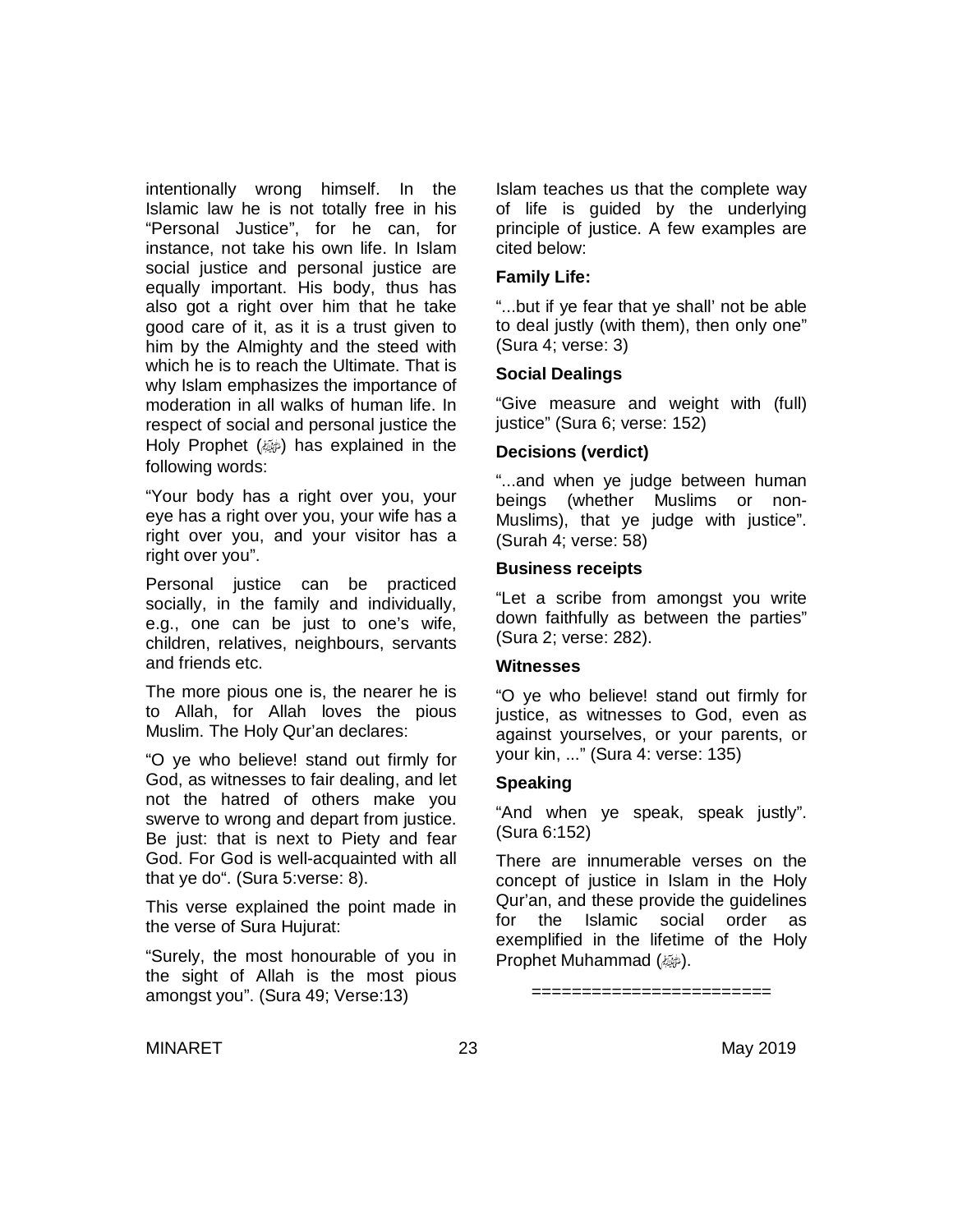### Sheikh Junaid Al-Baghdadi

Izhar Hameed Siddiqui (Chisti-Saberi)

Sayyedatul Taifah Abul Qasim Junaid Bin Muhammad Az-Zuj-Jaj Al-Baghdadi, (May God be pleased with him).

His father was a trader of glass and therefore 'Zuj-jaj' and 'Qawareeri" became his titles. He is a famous Imam of Mysticism. Say-ye-da-tut-Taifah was an appellation of honour. His was very popular. His name is used even today as a maxim that a certain man was Junaid of his time. He was a great and noble divine and a Sheikh of high station and dignity. His 'Junaidia Mysticism' was prevalent for a long time.

He laid great stress on observance of discipline with Allah and said that to be negligent of Allah is more grievous than entrance into Hell.

From his maternal uncle, Hazrat Sirri Saqti, he benefitted and, therefore, he is taken as his 'Khalifa' (successor). He also gained much from Hazrat Muhammad bin 'Ali-AI-Qassab (and) Hazrat Makhdoom Ali Hajveri (Data Ganj Bakhsh) of Lahore wrote in his book. Kashful-Mahjoob, that one day some one enquired from Hazrat Sirri Saqti whether any disciple can attain a position higher than his Sheikh. He replied, "Yes the position of Junaid is higher than mine".

Once the Caliph of Baghdad called Hazrat Radeem as indisciplined. The latter replied how can he be indisciplined when he had passed half day in the company of Junaid and the person who had passed so much time in Junaid's<br>company be could never be company he could never be

indisciplined.

It is the saying of Hazrat Shaikh Abu Jafar Haddad that if wisdom had been a person, it would have the shape of Junaid.

It is reported that for 30 years it was his routine to offer his Morning (Fajr) prayers by the Wazoo (Ablution) of night 'lsha prayers. After lsha prayers, he did not go to sleep but passed the whole night in 'nafl' prayers and Praise of Allah.

One of his disciples was living in Basra. One day danger of sin occurred in his heart and his face became black. When he saw his face in the looking glass, he was very much ashamed and terrified. He did his best to remove that blackness but he failed. Because of shame, he began to live alone so that no one might see his face. When three days passed in this condition, that blackness began to fade little by little. In the meantime he received a letter from his Shaikh, Hazrat Junaid, who had exhorted him why he did not remain with discipline and honour in his service to Allah; for last several days he had to do the work of washerman so that the blackness of his face may go and whiteness might return.

It is reported that eight disciples of Hazrat Junaid were perfect devotees of Allah. One day all these unanimously requested their Shaikh that since martyrdom for the will of Allah was a unique blessing therefore, to get that, we all should go for Jihad. The Shaikh also agreed and they all reached Rome, where religious war was being fought

MINARET 24 May 2019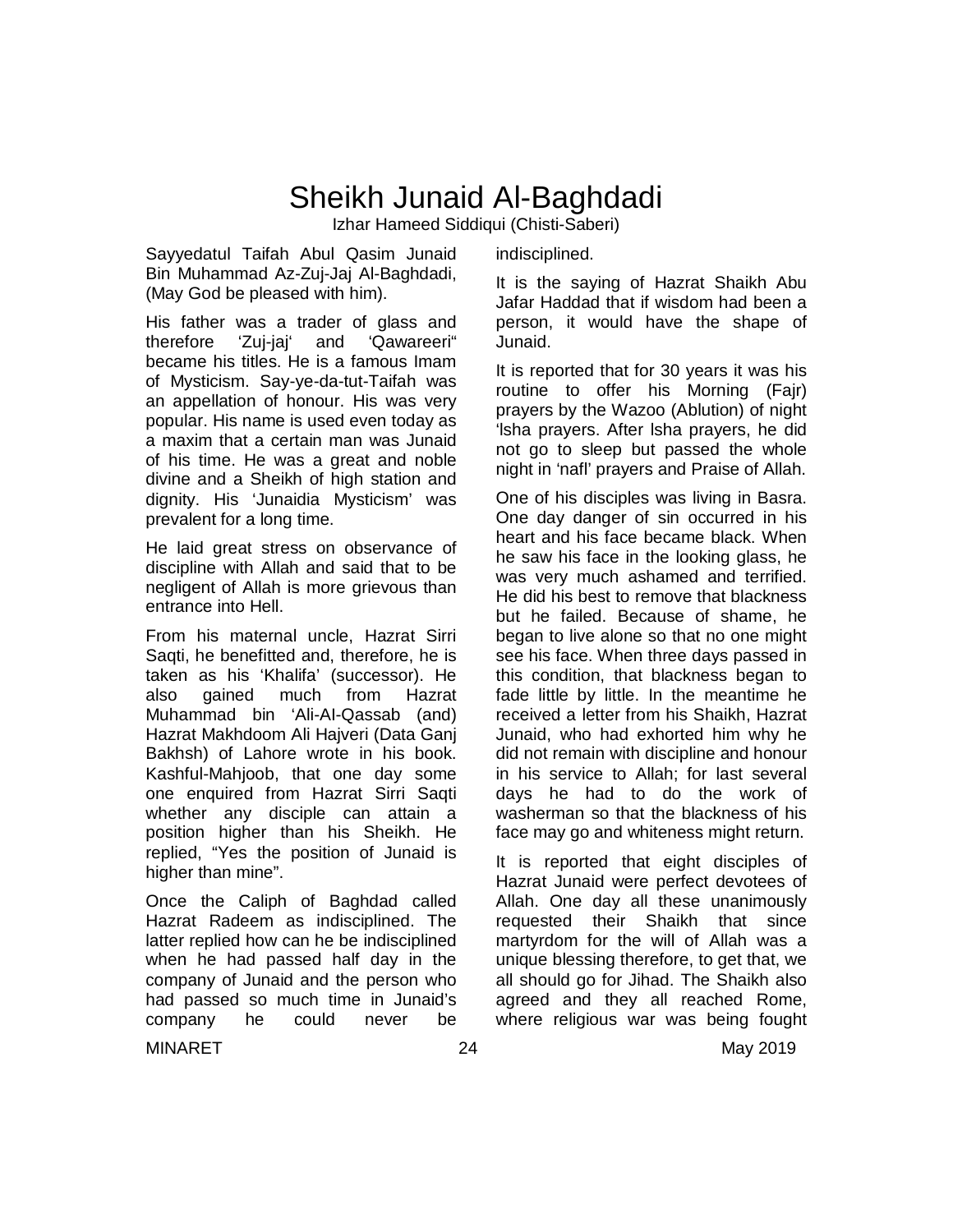against Christians. When they reached in the battlefield a Christian fighter came from the enemy's rank and he fought the disciples of Hazrat Junaid who put them all to martyrdom by his hand. Hazrat Junaid related that he saw 9 carriages above him, suspended in the air. When any of his disciples fell martyr, his soul was kept on one carriage who flew away above in the sky. When only one carriage was left he thought that was for him. He began to fight. Then the same infidel came and said, "O Abul Kasim! that ninth carriage is for me you go back to Baghdad and lead the people, and teach me your belief". Hazrat Junaid taught him the faith and he embraced Islam. Then he drew the same sword which he had used on Hazrat Junaid's disciples and killed seven of his countrymen and then he himself fell martyr. Hazrat Junaid saw that the soul of that new Muslim was kept in the ninth carriage and taken up above in the sky.

Once a man brought about 500 dinars and presented them to Hazrat Junaid for distribution among his disciples. He asked that man whether he had any more wealth besides this. That man replied in the affirmative. He further asked whether he desired increase in that wealth. That man again replied in the affirmative. Then he returned those dinars to him and said that since he was more needy of them than ourselves Hazrat Junaid did not accept it.

He said that once he saw the Devil and he was roaming about in the market stark naked and was eating bread which he held in his hand. Hazrat Junaid asked him whether he was not ashamed of wandering naked amidst the people. The Devil replied, "Abdul Kasim! Who has remained now on the surface of this earth from whom I should feel ashamed of. From whom I felt shame are now below the earth, and the earth has eaten them up". (Devil is ashamed of those only who are obedient to Allah).

Hazrat Junaid stated one day he went to Hazrat Sirri Saqti. He found a man lying senseless before him. He asked Hazrat Saqti what happened to that man. Hazrat Saqti replied that he heard a certain Ayat (verse) of the Quran and became senseless. Hazrat Junaid suggested the recitation of that Ayat again. When that Ayat was read, the man regained his senses. Hazrat Saqti enquired how did he know that method. Hazrat Junaid replied that it was the shirt of Prophet Joseph which was the cause of the blindness of Prophet Jacob. It was the same shirt when sent by Prophet Joseph to his father from Egypt which brought light back to the eyes of Prophet Jacob.

Hazrat Saqti appreciated his argument.

It is reported that when the time of the death of Hazrat Junaid came near, he bequeathed that all sayings about religious knowledge which are attributed to him should be buried with him in his grave. People curiously enquired the reason for that. He replied that he did not like that Allah may see him in this position that certain things were attributed to him in the world, specially when the sayings of the kind Prophet Muhammad (@) were in possession of people. He did not like that his sayings should have any place before the (Continued on page #. 13)

MINARET 25 2019 May 2019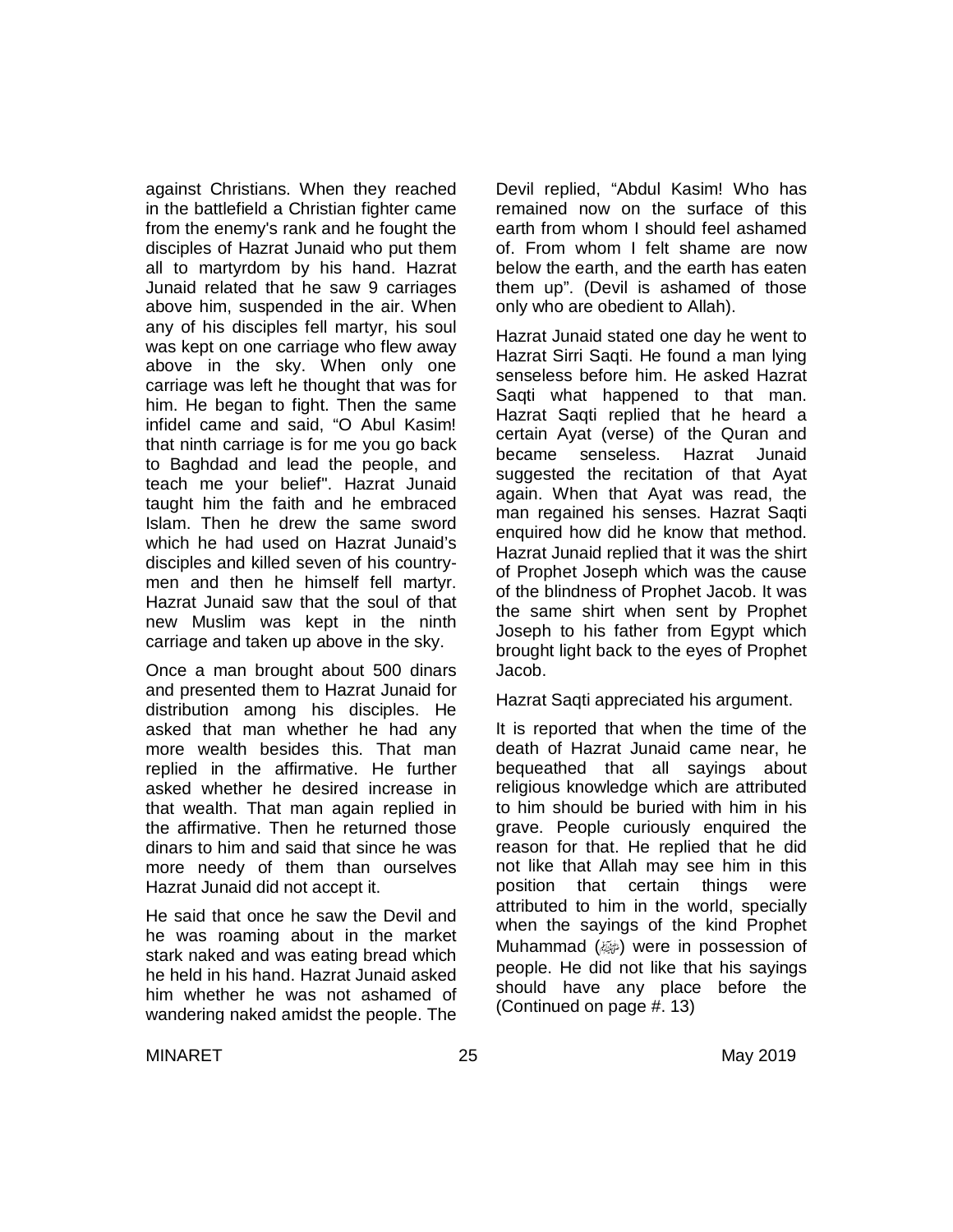### Muhammad Our Guide (صلى الله عليه وسلم(

Muhammad Ali Khan

Guidance is a priority bestowed upon those, who, endeavouring to better their lot qualify in bettering the lot of others. Every Muslim is a guide unto the other in that he is supposed to convey to his fellow Muslim brethren that which he learns through others or of his own efforts. Guidance can only be given by those who received it.

The Holy Prophet (@) is the pinnacle of guidance. His guidance contains within itself the guide of a perfect, pious, and God-fearing man, who was chosen by God as His Beloved Messenger, and the recipient of a Divine Book - the Prescribed Code of Guidance for Muslims, nay, for all those who care to drink from its fountain of wisdom.

Now, one who guides another enjoys a certain degree of merit. Yet one who is chosen as a Guide (Messenger) to a nation enjoys a greater degree of merit, taking into consideration the number of people guided and the Divine Guidance received from God. But one who is chosen as a Guide to entire mankind, that is, the Guide of guides, enjoys a status unparalleled in the annals of the history of Mankind. He enjoys the status of a Universal Guide, one who graduates as the only human being to be awarded the Holy Qur'an. This is Muhammad (ﷺ) the Prophet of Islam.

History is a reflection of past events. The proof of the pudding lies in its eating. Has mankind benefitted from the Holy Prophet (@) as a Guide and the Holy Qur'an as the Universal Book of Guidance? Yes.

Search through the world, count out the Muslims and the answer is yours. Muslims are those who accept the Holy Prophet (@) as a Guide (Messenger) and acknowledge the Holy Qur'an as the Book of Guidance. Describing the Holy Prophet (@), Lamartine says: "As regards all standards by which human greatness may be measured we may well ask, is there any man greater than he." After reading the Holy Qur'an Goethe exclaimed: "if this is Islam, then every thinking man amongst us is, in fact, a Muslim."

The Prophet of Islam  $(\frac{1}{2})$  is no more with us, but his teachings are still alive, as he left with us the Holy Qur'an. It will not be exaggerating to say that mankind is benefitting from the teachings of the Qur'an, as it has been translated into all the major languages of the world and man's progress today reflects the teachings contained in the Qur'an. Moreover we have a complete biography of the Holy Prophet's  $(\omega)$  life with us. This is not only an added incentive, but a privilege to all who profess faith in a World Religion and a Universal Scripture, i.e., Al-Islam.

Those who wish to seek guidance should study the life history of Prophet Muhammad  $(\omega)$  study his teachings and the Holy Scripture and reflect upon them. If he finds an iota of good in them, then he should be inspired by the same to keep on studying it so that he can find from it the necessary answers to his day-to-day problems.

MINARET 26 May 2019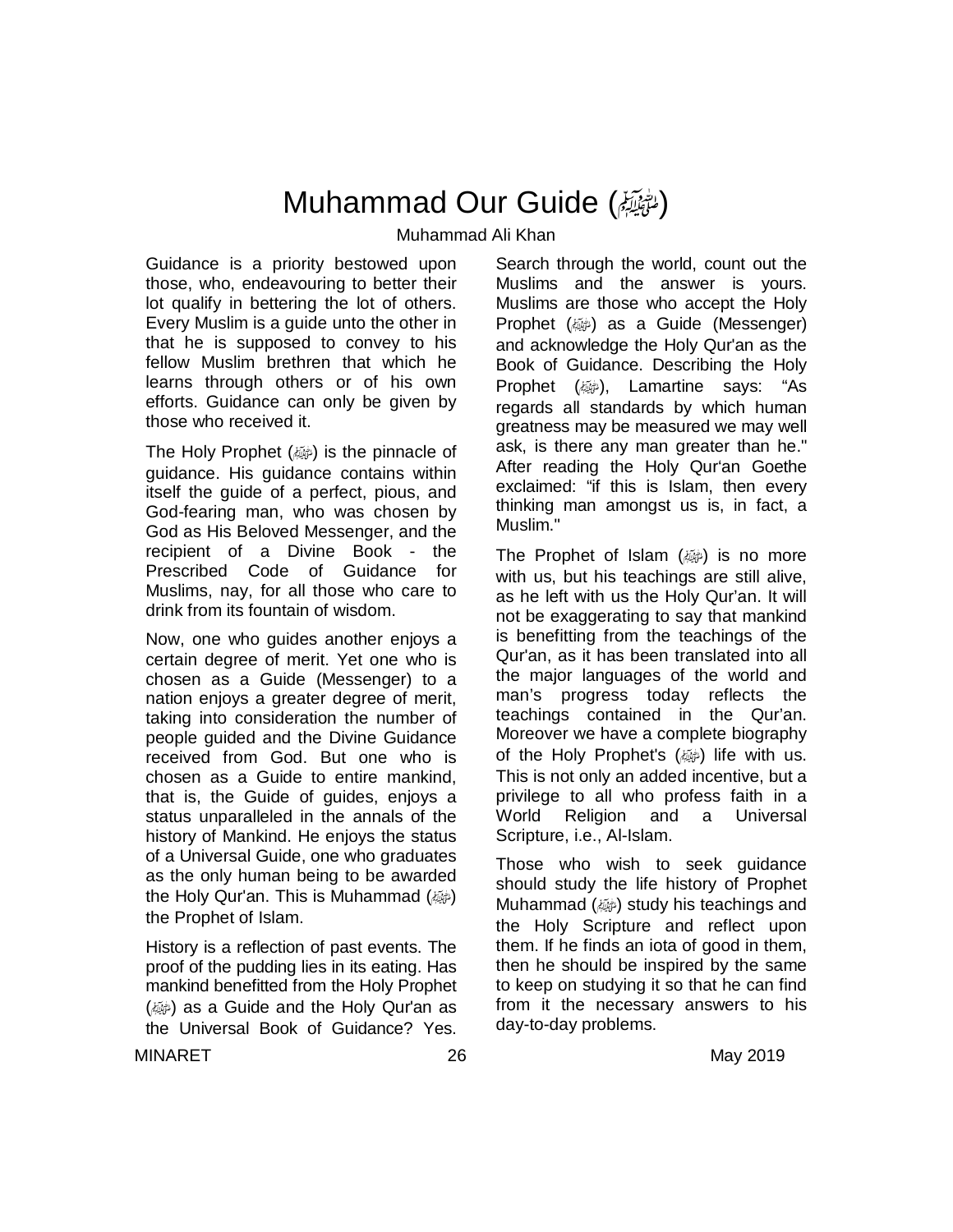# Sufiism: The Uncovering of the Ninth Veil: Chapter concerning their Rules in Speech and Silence

(Continued from Last issue)

MINARET 27 2019 God hath commanded His servants to speak well, e.g. to acknowledge His lordship and to praise Him and to call mankind to His court. Speech is a great blessing conferred on Man by God, and thereby is Man distinguished from all other things. Some interpreters of the text, "We have honoured the sons of Adam" (Qur.xvii,72), explain it as meaning "by the gift of speech". Nevertheless, in speech there are also great evils, for the Apostle said: "The worst that I fear for my people is the tongue." In short, speech is like wine: it intoxicates the mind, and those who begin to have a taste for it cannot abstain from it. Accordingly, the Sufis, knowing that speech is harmful, never spoke except when it was necessary, i.e. they considered the beginning and end of their discourse; if the whole was for God's sake, they spoke; otherwise they kept silence, because they firmly believed that God knows our secret thoughts (cf. Qur.xlm,80). The Apostle said: "He who keeps silence is saved." In silence there are many advantages and spiritual favours (futuh), and in speech there are many evils. Some Shaykhs have preferred silence to speech, while others have set speech above silence. Among the former is Junayd, who said: "Expressions are wholly pretensions, and where realities are established pretensions are idle." Sometimes it is

excusable not to speak although one has the will to do so, i.e. fear becomes an excuse for not speaking in spite of one's having the will and the power to speak; and refusal to speak of God does not impair the essence of gnosis. But at no time is a man excused for mere pretension devoid of reality, which is the principle of hypocrites. Pretension without reality is hypocrisy, and reality without pretension is sincerity, because "he who is grounded in eloquence needs no tongue to communicate with his Lord". Expressions only serve to inform another than God, for God Himself requires no explanation of our circumstances, and others than God are not worth so much that we should occupy ourselves with them. This is corroborated by the saying of Junayd, "He who knows God is dumb," for in actual vision ('iyan) exposition (bayan) is a veil. It is related that Shibli rose up in Junayd's meeting place and cried aloud, "O my object of desire!" and pointed to God. Junayd said: "O Abu Bakr, if God is the object of your desire, why do you point to Him, who is independent of this? And if the object of your desire is another, God knows what you say: why do you speak falsely?" Shibli asked God to pardon him for having uttered those words.

Those who put speech above silence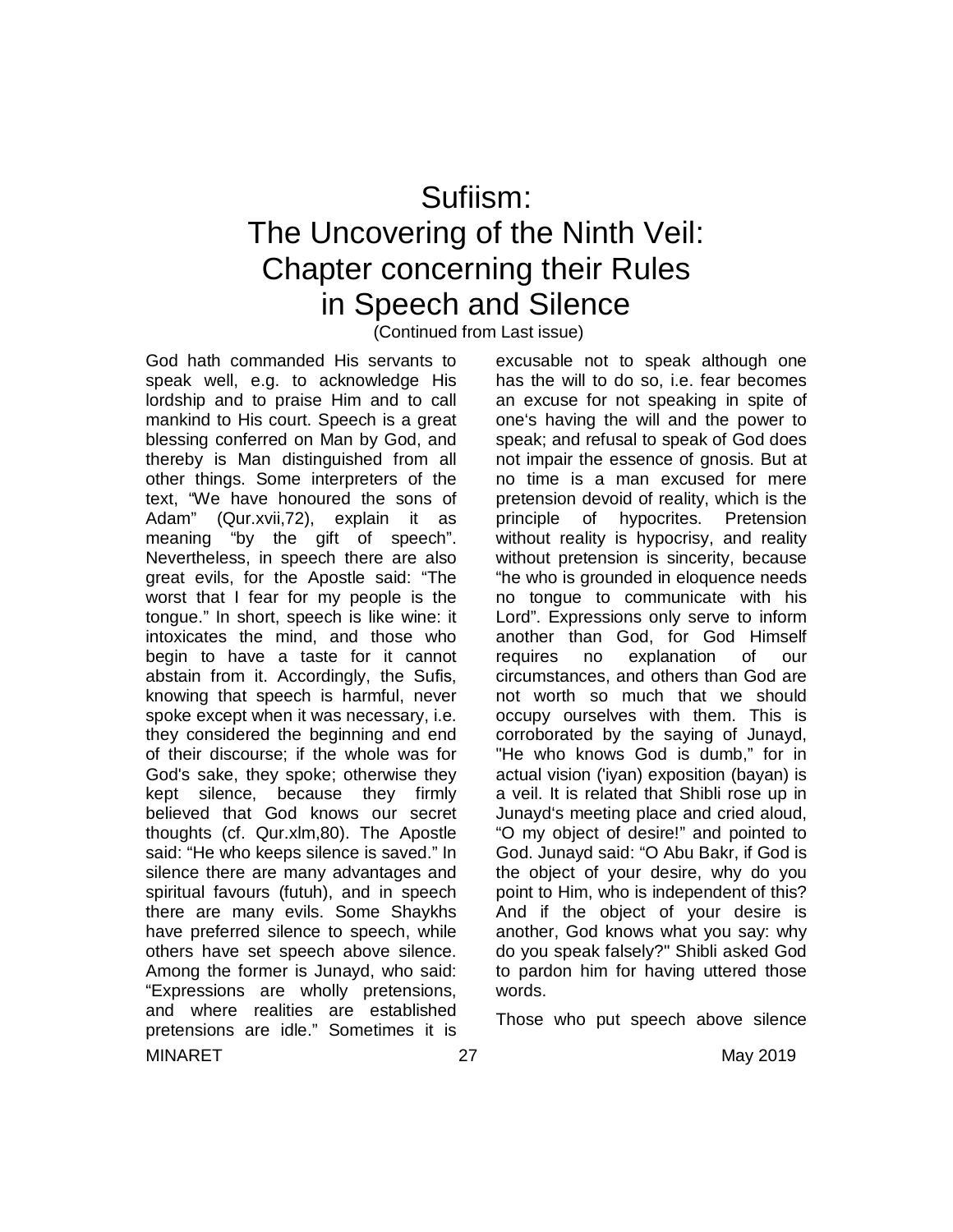argue that we are commanded by God to set forth our circumstances, for the pretension subsists in the reality, and vice versa. If a man continues for a thousand years to know God in his heart and soul, but has not confessed that he knows God, he is virtually an infidel unless his silence has been due to compulsion. God has bidden all believers give Him thanks and praise and rehearse His bounties, and He has promised to answer the prayers of those who invoke Him. One of the Shaykhs has said that whoever does not declare his spiritual state is without any spiritual state, since the state proclaims itself.

"The tongue of the state (lisan al-hal) is more eloquent than my tongue,

And my silence is the interpreter of my question."

MINARET 28 May 2019 I have read in the Anecdotes that one day when Abu Bakr Shibli was walking in the Karkh quarter of Baghdad he heard an impostor saying: "Silence is better than speech." Shibli replied: "Thy silence is better than thy speech, but my speech is better than my silence, because thy speech is vanity and thy silence is an idle jest, whereas my silence is modesty and my speech is knowledge." I, 'Ali b. 'Uthman al-Jullabi, declare that there are two kinds of speech and two kinds of silence: speech is either real or unreal, and silence is either fruition or forgetfulness. If one speaks truth, his speech is better than his silence, but if one speaks falsehood, his silence is better than his speech. "He who speaks hits the mark or misses it, but he who is made to speak is preserved from transgression." Thus Iblis said. "I am better than he" (Qur.xxxviii,77), but

Adam was made to say, O Lord, we have done wrong unto ourselves" (Qur.vii,22). The missionaries (da'iyan) of this sect are permitted or compelled to speak, and shame or helplessness strikes them dumb: "he whose silence is shame, his speech is life." Their speech is the result of vision, and speech without vision appears to them despicable. They prefer silence to speech so long as they are with themselves, but when they are beside themselves their words are written on the hearts of men. Hence that spiritual director said: "He whose silence to God is gold, his speech to another than God is gilt." The seeker of God, who is absorbed in servant-ship, must be silent, in order that the adept, who proclaims Lordship, may speak, and by his utterances may captivate the hearts of his disciples. The rule in speaking is not to speak unless bidden, and then only of the thing that is bidden; and the rule in silence is not to be ignorant or satisfied with ignorance or forgetful. The disciple must not interrupt the speech of spiritual directors, or let his personal judgment intrude therein, or use far-fetched expressions in answering them. He must never tell a lie, or speak ill of the absent, or offend any Muslim with that tongue which has made the profession of faith and acknowledged the unity of God. He must not address dervishes by their bare names or speak to them until they ask a question. It behoves the dervish, when he is silent, not to be silent in falsehood, and when he speaks, to speak only the truth. This principle has many derivatives and innumerable refinements, but l will not pursue the subject, lest my book should become too long.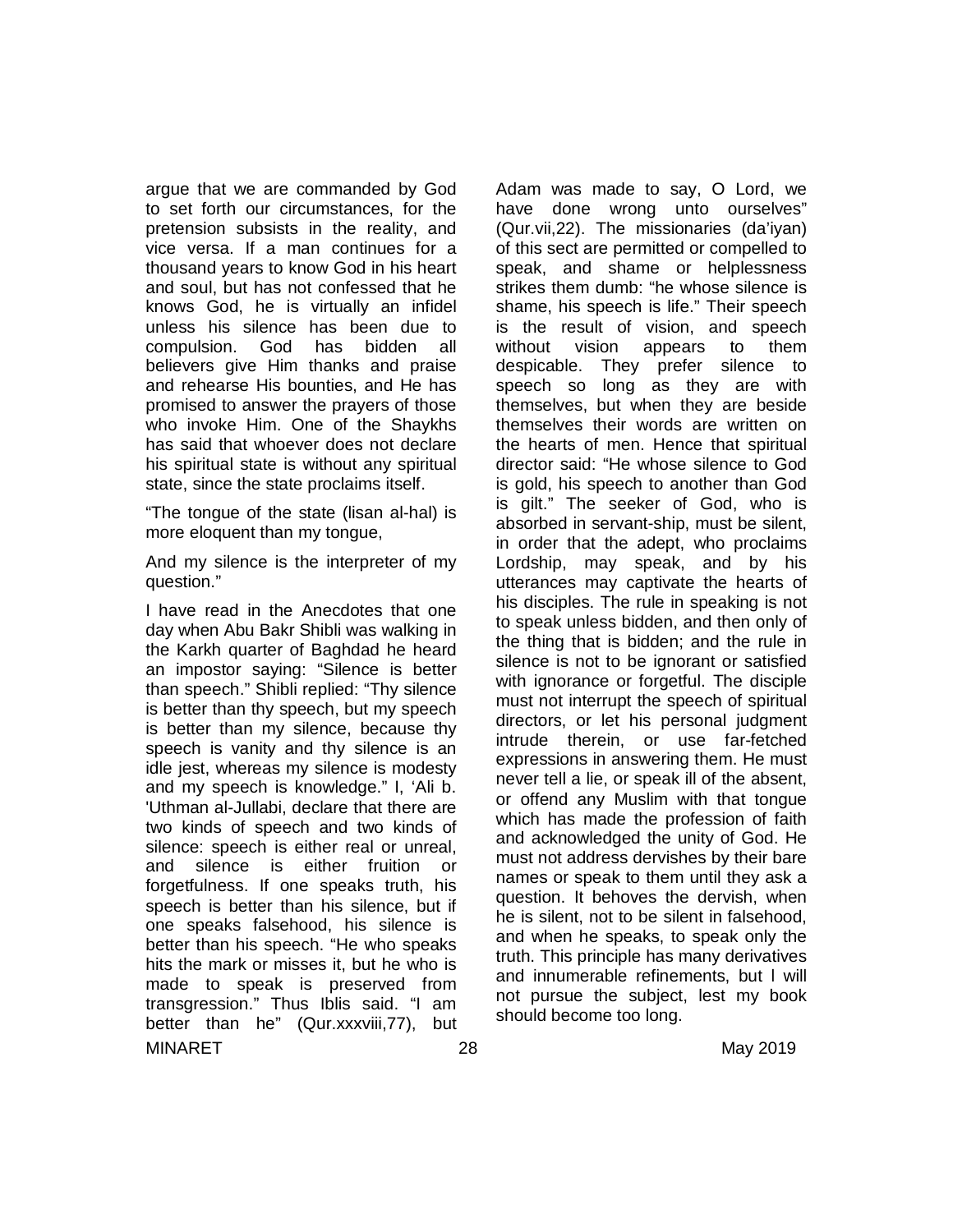#### **APPEAL FOR DONATION**

Dear Brother in Islam,

The World Federation of Islamic Missions is a non-political, socio-religious international missionary organization established in 1958 by Dr. Maulana Hafiz M. Fazlur Rahman Al-Ansari Al-Qaderi (**علیہ الله رحمۃ** (and registered under Registration of Societies Act, 1860 vide Registration No. KAR. 792 of 1958-1959. The objective of the organization is to establish and maintain institutions for preparing Islamic missionaries, scholars and social workers, to conduct research on Islam and to propagate the true message of Islam.

Since its inception, it has promoted its activities in accordance with its aims and objectives and has established an Islamic Centre at Karachi as its Headquarters. Accordingly, the organization has developed institutions like Aleemiyah Institute of Islamic Studies, for training missionaries of Islam; Qaderiyah Library (with over 35000 books), Darul Hifz-wal-Tajweed, Darul Qur'an, Health Centres, Islamic Research and Publication Bureau-which has so far published over 60 books on Islam in English and Urdu.

Aleemiyah Institute of Islamic Studies (AIIS) is the prime project of the organization. The Institute aims at preparing such Muslim missionaries who are well-versed in Islamic learning and modern thought and who can ably propagate the message of Islam to the mankind, a crying need of the hour today. Besides Pakistan, the Institute has so far produced graduates belonging to different parts of the world, i.e. South Africa, Thailand, Trinidad, Mozambique, Indonesia, Malaysia, Guyana, Seychelles, Fiji Island, Mauritius etc; who are working effectively as missionaries of Islam in their respective countries. AIIS is the recognized degree College and is affiliated with the Karachi University.

Dr. Fazl-ur-Rahman Ansari Darul Hifz-wal-Tajweed has trained over 350 students who have completed their Hifz from this Institute and we expect about 20 students to complete Hifz this year. We also provide hostel facilities to the deserving students of Aleemiyah Institute of Islamic Studies as well as Darul Hifz-wal-Tajweed. In the recently established Darul Quran, more than 1,000 girls and boys have completed their Nazra Qur'an and also learnt basic Namaz method. Two male and two female teachers are taking classes separately for girls and boys. Dr. F.R Ansari Academy is our School project, which aims at imparting quality, education to children at the primary and secondary levels. We have about 200 students at the Academy up to class X.

In the field of social welfare, we are operating 5 Homeopathic dispensaries in different locations of Karachi city, providing free basic medical care facility.

For the last sixty one years, the World Federation of Islamic Missions has been striving to continue this noble task through help, co-operation and philanthropy of person like you. Let us further the cause and join hands to strengthen this noble task by co-operating personally and by donating generously.

A sum of Rs. 250 Lacs is needed for the normal organizational expenditure for the year 2019-20 out of which a sum of Rs. 220 Lacs is proposed to be met from Zakat and remaining sum is to be met from Donations etc, besides, we propose to construct Auditorium, Health Centre, Mess, Ladies Industrial Home etc. and two additional floors on existing building structure to accommodate new classes of Dr. F.R. Ansari Academy and Darul Hifz-wal-Tajweed. The estimated cost would be over Rs. 5 Crores.

We, therefore, take this opportunity to appeal to you for your generouse donations and your assistance in the above educational and welfare projects.

> *Wassalam Yours-in-Islam Syed Ather Obaid Bukhari General Secretary. WFIM*

MINARET 29 May 2019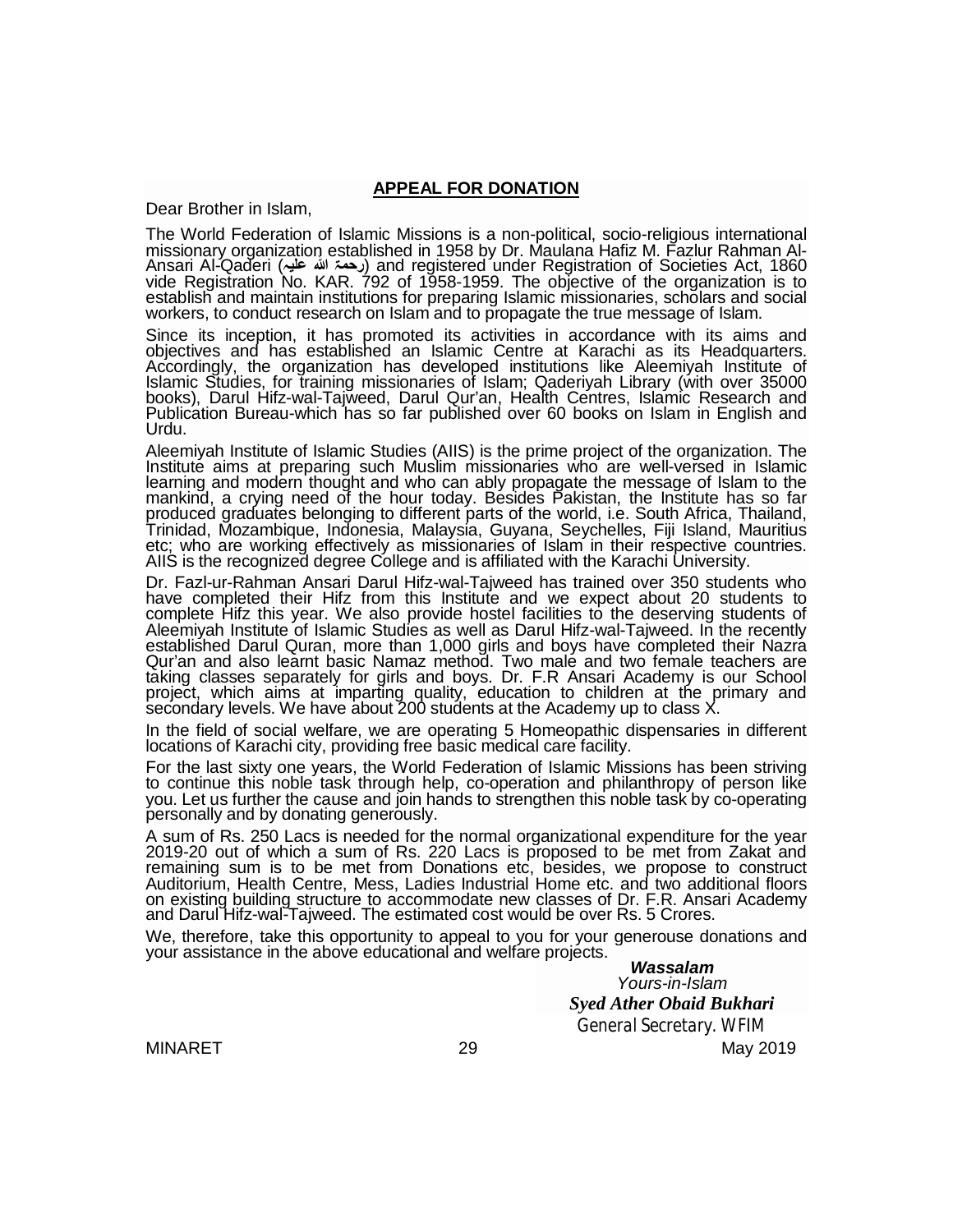ہے۔ اللہ سمانہ وتعالٰی کا ارشاد مبارک ہے:إِنَّا أَنَّذَ لَنَاهُ فِي لَيُلَةِ القَذْنِهِ ہم نے اس (قرآن مجید) کوشب قدر میں اتارا۔ جناب ذوالفقار نقوى نے اس امر كوشعر كى صورت ميں يوں بيان كياہے: رات افضل ہو کیوں نہ راتوں پر جس میں معجز نماکتاب آئے

ليلة القدر كي تلاش:" ادر حديث مباركه مين ہے: تحددا ليلة القدر في الوتر من العشر الاواخر من رمضان-"رمضان ك آخری عشره کی طاق راتوں میں شپ قدر تلاش کرو۔"(بخاری) ماہ ر مضان کے آخری عشرہ میں اعتکاف کرنے کی بنیادی وجہ آخری عشرے کی طاق راتوں میں لیلة القدر کی قیمتی ساعتوں کو تلاش کرناہے۔

دعالیلۃ القدر:لیلۃ القدر میں ایک ایک ساعت ہے جس میں جو دعا مانگی جائے وہ قبول ہوتی ہے لہٰذا مسلمانوں کو جاہے کہ لیلۃ القدر میں ایمی جامع دعا ماتگیں جو دونوں جہانوں میں فائدہ بخش ہو۔

عن عائشة بْأَتْبَ قالت : قلت : يا رسول الله أرأيت إن علمت أي ليلة القدر ما أقول فيها ؟ قال : " قولي: اللهم إنك عفو تحب العفو فأعف عني ". حضرت عائشہ بڑخہا فرماتی ہیں کہ میں نے عرض کیااے اللہ کے رسول (مَنَلِیْتِیْکِمْ) اگر میں شب قدر کو یالوں، تو اس میں کیا دعا مانگوں۔ آپ سُلِکَلِیْکُلُّ نے فرمایا۔ یہ دعا مانگو، اے اللہ ! تو MINARET 30 May 2019

معاف کرنے والا ہے اور معاف کرنے کو پسند کرتاہے لہٰذ اتو مجھے معاف فرمادے۔ (احمہ ،ابن ماجہ، تر مذی) لهذااس عظمت والى رات ميس بكثرت بيه دعاماتكنى حيايج -اللعدمانك عفوتهب العفو فاعف على-"اسے اللہ بے شک تو معاف کرنے والاہے،معافی دینے کو پیند کرتاہے پس تومیح معاف فرما۔" انعام ليلة القدر:اس رات كاسب سے بڑ اانعام مغفرت كاوعده ہے جو حضور پر نور مُنَاتِقِیْکُم نے اپنی امت سے فرمایاہے: عَنْ أَبِي هُرَيْرَةَ ثِلْأَنْزُ عَنْ النَّبِيّ طِّلْقَيُّمْ قَالَ مَنْ صَامَرَ رَمَضَانَ إِيمَانًا وَاحْتِسَابًا غُفِرَ لَهُ مَا تَقَدَّمَ مِنْ ذَنْبِهِ وَمَنْ قَامَ لَيْلَةَ الْقَدْرِ إِيمَانًا وَاخْتِسَابًا غُفِرَ لَهُ مَاتَقَنَّمَ مِنْ ذَلْبِهِ ۔ حضرت ابوہر پرہ ڈلٹینئڈ سےروایت ہے،وہ نبی ضَلَیْتَیْنِغُ سے بیان کرتے یں کہ آپ نے فرمایا: "جس نے ایمان کے ساتھ اور نواب کی نیت ے رمضان کے روزے رکھے اس کے گزشتہ گناہ بخش دیے جاتے ہیں۔اور جس نے ایمان کے ساتھ اور ثواب کی نیت سے شب قدر میں قیام کیا اس کے بھی پہلے گناہ معاف کر دیے جاتے ہیں۔ آخر میں اللہ رب العزت ہے دعا ہے کہ وہ ہمیں شب قدر کی سعاد توں سے بہرہ مند فرمائے ، بار بار اور بے حساب فرمائے۔ بقول ذوالفقار نقوی میرے جے میں بھی ثواب آئے ہے شب تدر، بے صاب آئے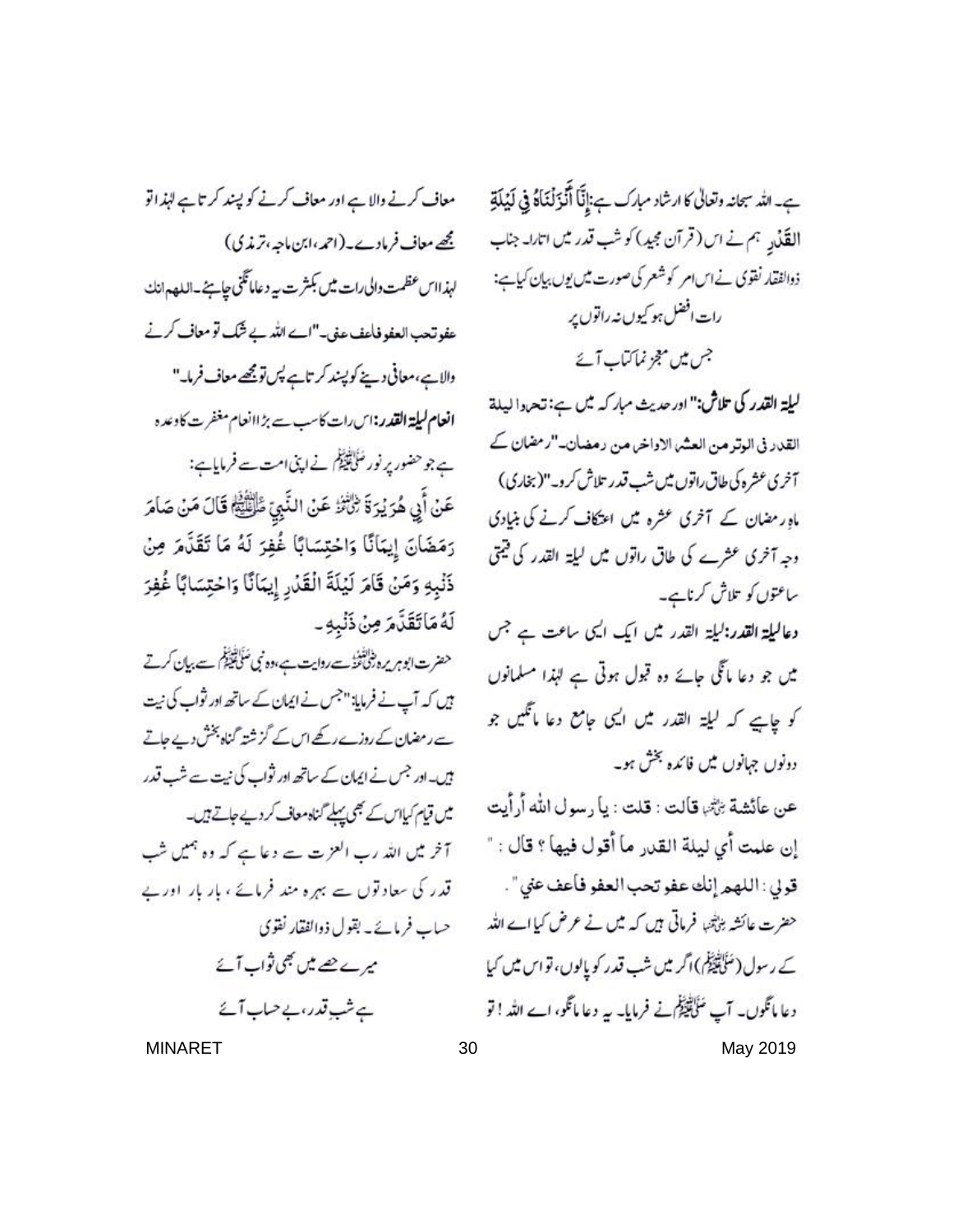سَلَمِ یَعْلَیْکُمْ کِی اس اُمت پر شفقت اور عمنخواری ہے۔ جیسا کہ امام مالک ؓ بیان کرتے ہیں: إِنَّ رَسُولَ اللهِ ظَلِّظَهُمْ أُرِيَ أَعْمَارَ النَّاسِ قَبْلَهُ. أَوْ مَا شَاءَ اللهُ مِنْ ذلِكَ. فَكَأَنَّهُ تَقَاصَرَ أَعْمَارَ أُمِّتِهِ أَنْ لاَ يَبْلُغُوا مِنَ الْعَمَلِ. مِثْلَ الَّذِي بَلَغَ غَيْرُهُمْ فِي طُولِ الْعُبْرِ . فَأَعْطَاهُ اللَّهُ لَيْلَةَ الْقَدْرِ . خَيْرٌ مِنْ أَلْفِ شَهْرِ . جب رسول اکرم مُنَاتِقَةً کو سابقہ اُمتوں کے لوگوں کی عمریں د کھائیں گئیں یاان (امتوں) میں ہے جسے رب نے چاہاتو آپ مُخَلِقَیْکُم نے خیال کیامیری اُمت کے لوگ اپنی عمروں میں کی کے باعث سابقہ اُمتوں کے برابر عمل نہ کر سکیں کے۔(آپ مُنْاتِیْٹی کے امت کی عملواری کے باعث) آپ مُنَاتِقِيَّةً / وليلة القدر عطا فرمائي گڼي جو که بز ارمهينوں سے افضل ہے۔ یعنی حضور اکرم سُلکیلیگی کے واسطہ سے یوری امت کو ليلة القدر كى عظيم سعادت عطا كى كنى- (موطا امام مالك) ہماری خوش نصیبی ہے کہ ہمیں اللہ رب العزت نے حضور اکر م سَلَیْتِکُلُّ کا امتی بنایا جس امتی کے تمام امور خیر کے لئے حضور مَثَلَ الْمَيْنَاكُمْ گنبوے در کھلاہواہے کپھر اس امتی کے کاموں میں <sup>کس</sup>ی قسم کی رکاوٹ کیا آڑے آسکتی ہے (اگر بظاہر کوئی رکاوٹ نظر آرجی ہے تواس میں بھی کوئی حکمت کار فرماہے):بقول غالب اس کی امنت میں ہوں میں، میرے رہیں کیوں کام بند داسطے جس شہ کے غالب آگنبد بے در کھلا اس رات کے افضل ہونے کی ایک بنیادی وجہ قر آن مجید کانزول

عبادت ہے اک بے خودی سے عبارت حرم کومے مثلک بوسے بسادیں

سبب سعادت: شب قدر کی سعادت حضور اکرم سَلَّاتِیْنِکُم کی امت کے لئے خاص ہے تاکہ بادجود اپنی چوٹی عمروں کے اس امت کے لوگ اجروثواب میں کسی بھی طور پر دوسری امتوں ہے پیچھے نہ رہ جا<sub>گی</sub>ں۔

حضرت آدم عليه السلام کی عمر مبارک 1000 سال تھی جس میں ہے آپ نے 40 سال حضرت داؤد علیہ السلام کو دے دی تھی -يوں آپ نے960سال کی عمر مبارک پائی اور حضرت نوح عليہ السلام نے بھی ایک ہزار سال سے کچھ زیادہ عمریائی۔ان کی امتوں کی اوسط عمر بھی ہزار کے آس پاس تھی۔اس اعتبار ہے آج کے دور کے انسان کی اوسط عمر جو کہ 60سے 70 برس کے در میان ہے بہت کم بنتی ہے۔ایسا کمخص عبادت میں کہاں پچھلی امتوں کا مقابلہ کر سکتا تھا۔ کیکن اس ایک رات کی بدولت اگر کوئی شخص صرف12 دفعہ یعنی بارہ سال تک اسے پالے گویااس نے تکمل ایک ہز ارسال عبادت میں گزارے۔یوں یہ افراد ان پر بازی لے جاسکتے ہیں کہ یہ تمام عرصہ ان کاعبادت میں شارہوا جب کہ سابقہ امتوں کی زندگی کے ایک ہز ار سالوں میں ان کا سونا، پینا کھانااورز ندگی کے دیگر معمولات بھی شامل تھے۔ گویا ان کی عبادت کادورانیہ اس سے کم بنیاہے۔ اس رات کے عطا کئے جانے کا ایک اہم سبب نبی اکرم MINARET 31 31 May 2019